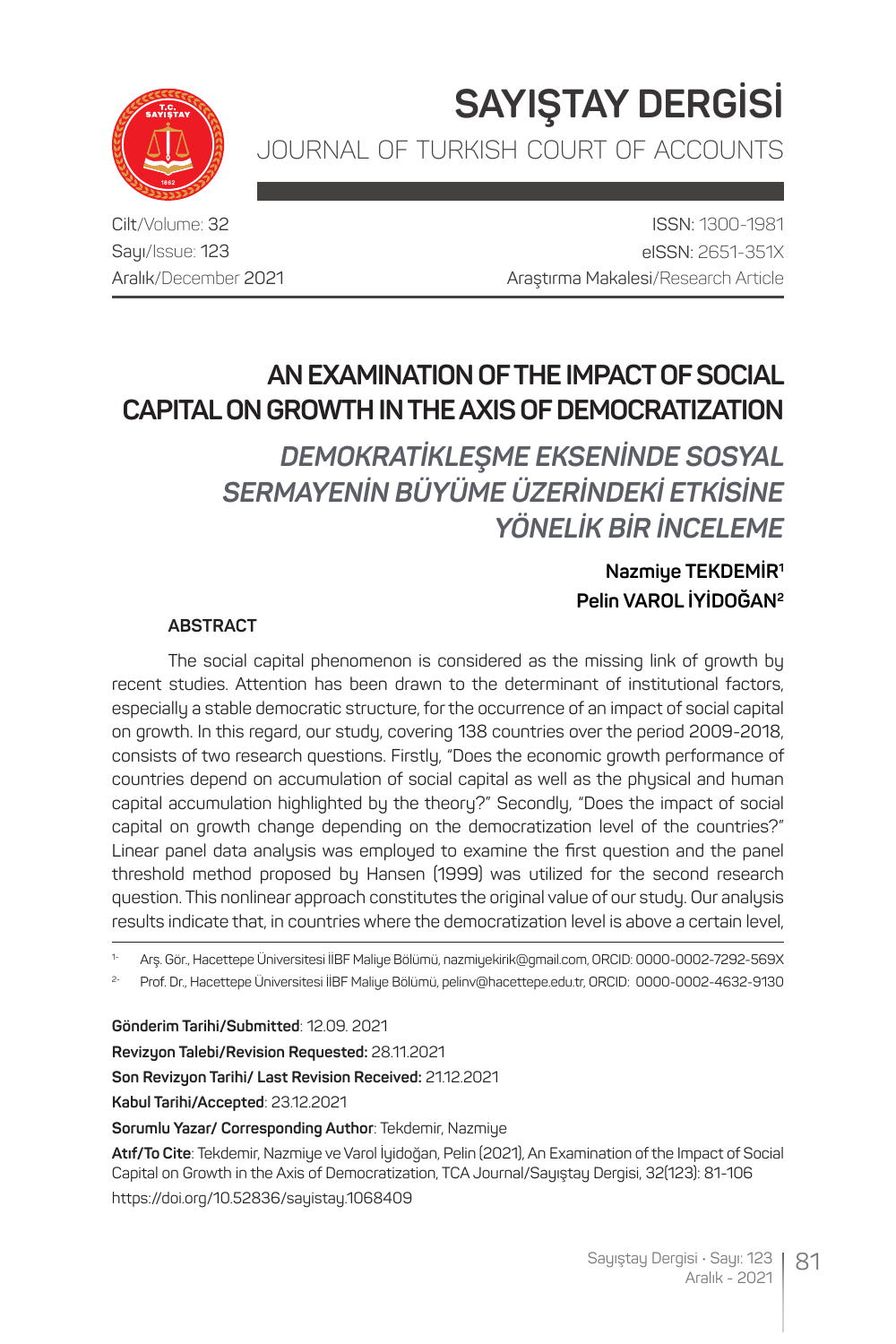social capital has a determining impact on growth. In this framework, our findings indicate that the establishment and maintenance of democratic structure is one of the substantial policy focuses in the process of social capital-led growth.

#### **ÖZ**

Sosyal sermaye olgusu son dönem çalışmalarda büyümenin kayıp halkası olarak görülmektedir. Sosyal sermayenin büyüme üzerinde etkili olabilmesi noktasında ise; başta istikrarlı demokratik bir yapı olmak üzere, kurumsal faktörlerin belirleyiciliğine dikkat çekilmiştir. Bu bağlamda 2009-2018 yılları arası 138 ülkeyi kapsayan çalışmamızda iki temel araştırma sorusundan yola çıkılmıştır. Bunlardan ilki, "Ülkelerin ekonomik büyüme performansı, teorinin ön plana çıkardığı fiziki ve beşerî sermaye birikiminin yanı sıra sosyal sermaye birikimine de dayanmakta mıdır?" İkincisi ise, "Sosyal sermayenin büyüme üzerindeki etkisi, ülkelerin demokratikleşme düzeyine bağlı olarak değişmekte midir?" şeklindedir. İlk soruya yönelik olarak doğrusal panel veri analizi, ikinci soruya yönelik olarak ise Hansen (1999) tarafından ortaya konulan panel eşik yaklaşımı kullanılmıştır. Çalışmanın özgün değerini oluşturan ikinci kısımda yapılan analiz sonuçlarına göre demokratikleşme düzeyinin belirli bir değerin üzerinde olduğu ülkelerde, sosyal sermaye büyüme üzerinde belirleyici bir etkiye sahiptir. Bu kapsamda bulgularımız, sosyal sermayenin büyüme yaratma sürecinde önemli politika odaklarından birinin demokratik yapının tesis ve temin edilmesi olduğunu göstermektedir.

**Key Words:** Social Capital, Growth, Democracy, Panel Threshold Model **Anahtar Kelimeler:** Sosyal Sermaye, Büyüme, Demokrasi, Panel Eşik Modeli **JEL Classification:** J20, O43, D72, C3

#### **INTRODUCTION**

Recent studies from various disciplines have often argued that social capital or interpersonal trust has important effects on both the efficiency of political institutions and the economic performance of communities. Like the notions of physical capital and human capital, "social capital" refers to the characteristics of a social organization such as networks, norms, and trust, which facilitate coordination and cooperation for mutual benefit. In this sense, social capital lowers transaction costs and increases the benefits of investments in physical and human capital, because it becomes easier to act together in a community with substantial accumulation of social capital. Moreover, social capital, which depends on trust and fosters coordination within society, is a key concept in tackling with drawbacks about how to overcome poverty and violence, how to ensure technology and industrial production and thus growth in underdeveloped countries, or how to foster democracy, which has taken on an outdated structure in most countries.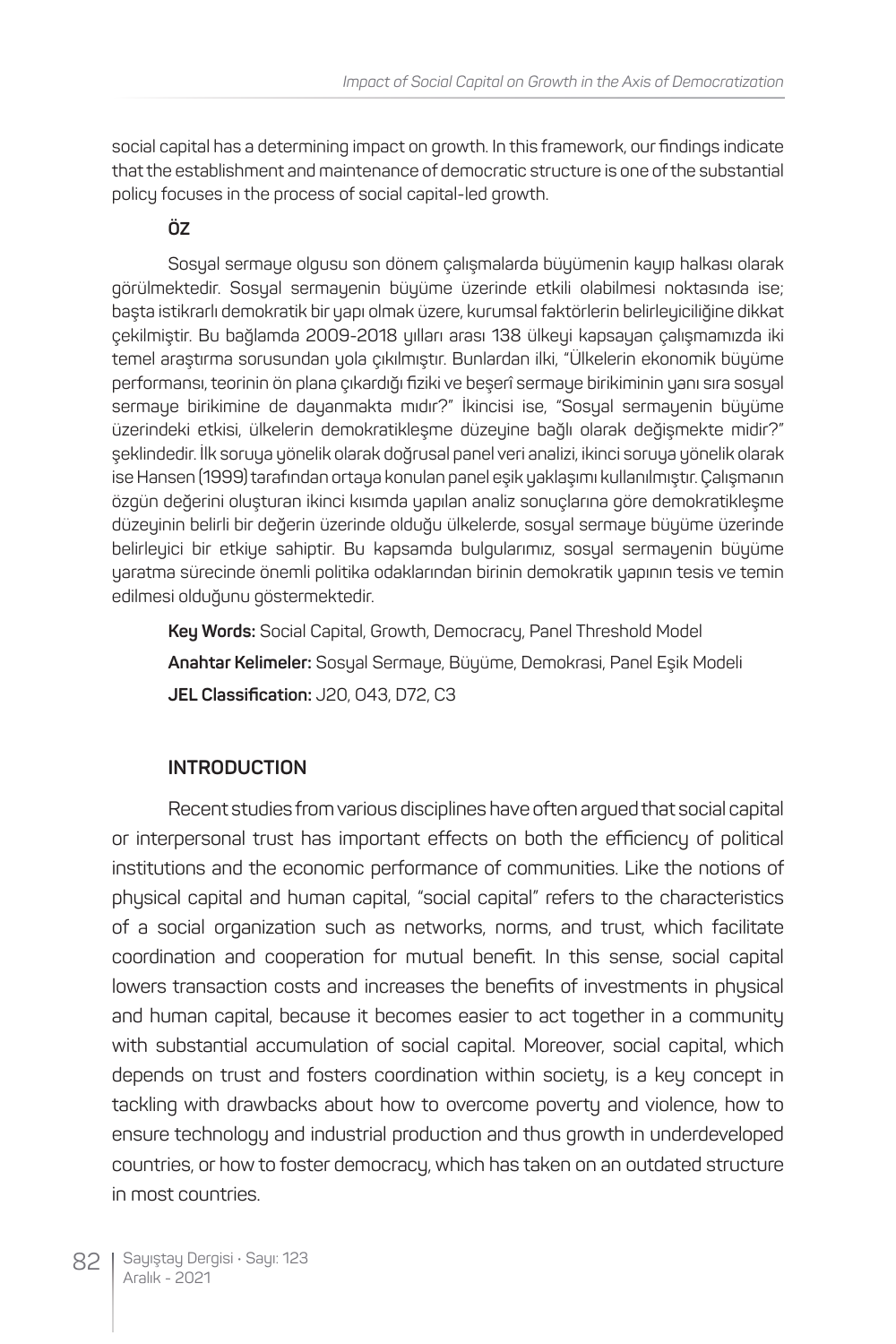Unlike other tupes of capital, social capital is largely a public property in that the types of social structures that make social norms possible and the sanctions that enforce them benefit primarily those who are part of this structure, not the ones whose efforts are required to achieve them. For such reasons, the state should play an active role in the process with various fiscal policies to create and accumulate social capital.

In this framework, our study aims to examine the impact of social capital, which is one of the hot topics of social sciences, on growth indicated by annual per capita income change. The original value of this study and its contribution to the existing literature is that it takes into account whether the level of democratization of countries plays a decisive role when examining this relationship. To this end, the first part of the study presents a comprehensive conceptual and theoretical framework for social capital. The following section mentions the direct and indirect interactions among social capital, growth, and democracy. The third part presents a comprehensive analysis of empirical literature. The last section analyzes the impact of social capital on growth by means of the fixed effect model and the panel threshold method and evaluates the results.

#### **1. SOCIAL CAPITAL: CONCEPTUAL AND THEORETICAL FRAMEWORK**

The intellectual history of the concept of social capital can be traced back to Karl Marx (1818-1883), Emile Durkheim (1858-1917), Georg Simmel (1858-1918), John Dewey (1859-1952), and Max Weber (1864-1920). In their approaches, the emphasis on the role of culture in economic development points to an implicit use of the idea of social capital (Bhandari and Yasunobu, 2009: 487). While the letter and spirit of social capital have a long intellectual history in social sciences, the current meaning of this term comes from the writings of Hanifan in the first quarter of the 1900s. Hanifan first talked about the concept of social capital in 1916 and stated that the networks and relationships that people establish starting from their daily life significantly improve their living conditions, and eventually the social capital of the society accumulates over time (Hanifan, 1916: 130).

After Hanifan, the concept of social capital disappeared for 20-30 years. It was revisited by a team of Canadian urban sociologists in the 1950s, and a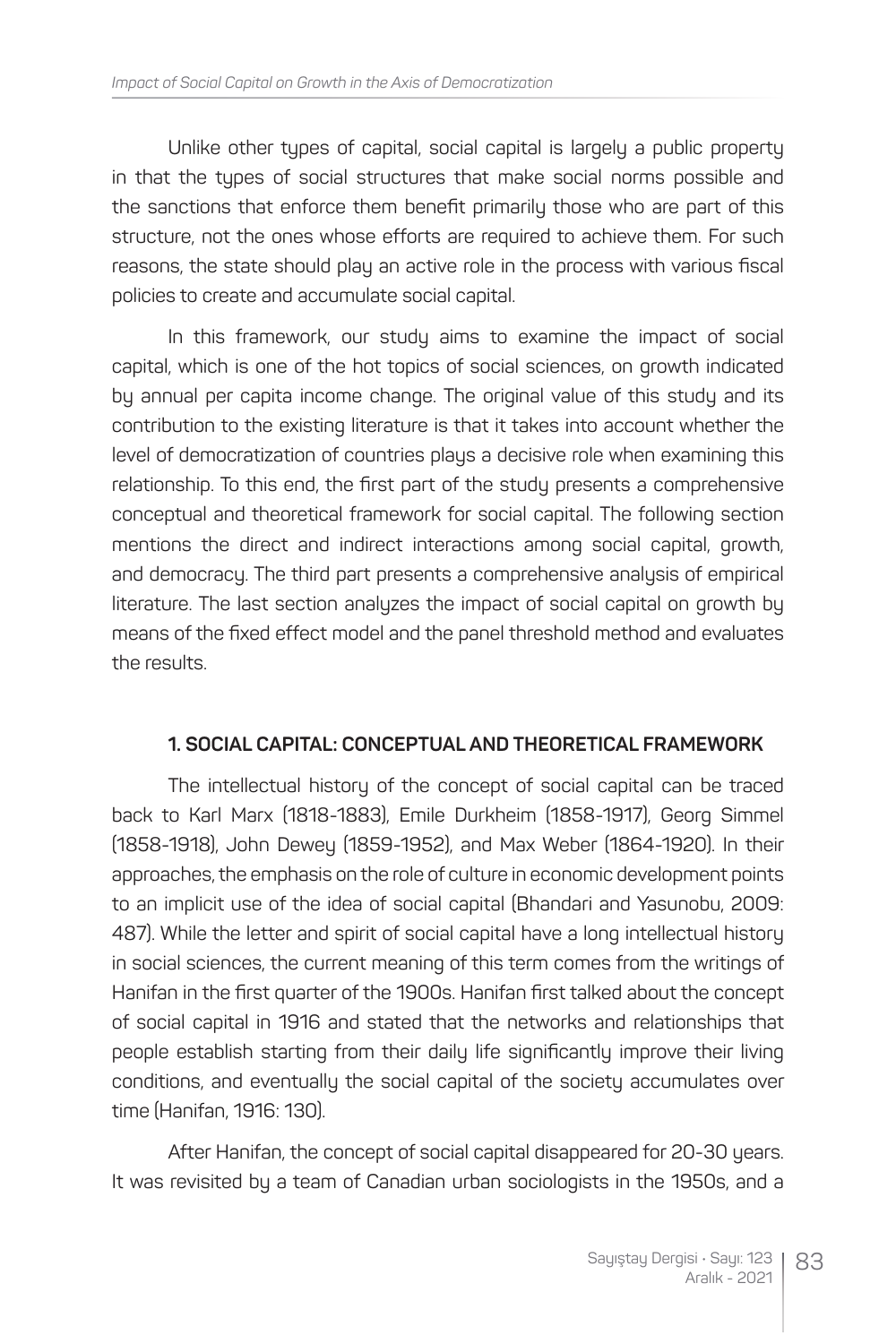theorist of change and an urban scientist in the 1960s, and an economist in the 1970s. However, Coleman's (1988, 1999) studies on education and Putnam's (1993a, 1995) studies on civic participation and institutional performance inspired new studies in nine primary areas: families and youth behavior, schooling and education, community life (virtual and civic participation), work and organizations, democracy and governance, collective action, public health and environment, crime and violence, and economic development (Woolcock and Narayan, 2000: 228-229). It was only in the 1980s that the concept of social capital gained permanence in the social science lexicon (Fukuyama, 2002: 23).

Fukuyama (1997) defined social capital as the presence of a certain set of informal values or norms shared between the members of a collaborative group. However, sharing values and norms does not generate social capital on its own, because values can be wrong. The norms that constitute social capital must include virtues like honesty, the keeping of commitments, and reciprocity. Moreover, social capital is primarily not a subset of human capital because it is the property of groups, not individuals. Therefore, the norms underlying social capital must be shared by more than one individual to have any meaning.

According to Putnam (1993a), social capital refers to the features of social organization such as trust, norms, and networks, which can improve the efficiency of society by facilitating coordinated actions. Characterized in this way, social capital is productive like other forms of capital. It makes possible the achievement of certain ends that would not be attainable in its absence. This is so because a group whose members trust one another will be able to accomplish much more than a comparable similar group lacking that trust. For instance, let's assume that there is a farming community where one farmer got his hay baled by another and where farm tools are extensively borrowed and lent. In this framework, social capital allows each farmer to get his work done with less physical capital. Besides, this definition by Putnam also provides a conceptual and methodological framework for understanding and measuring the development of civil society, which is considered very important for democratization (Putzel, 1997: 939-940).

Putnam made one of the most far-reaching contributions to the social capital hypothesis. His claim was that membership in associations strengthens political and economic efficiency even though the associations themselves play no role in either the polity or the economy. Structurally, Putnam's proposition is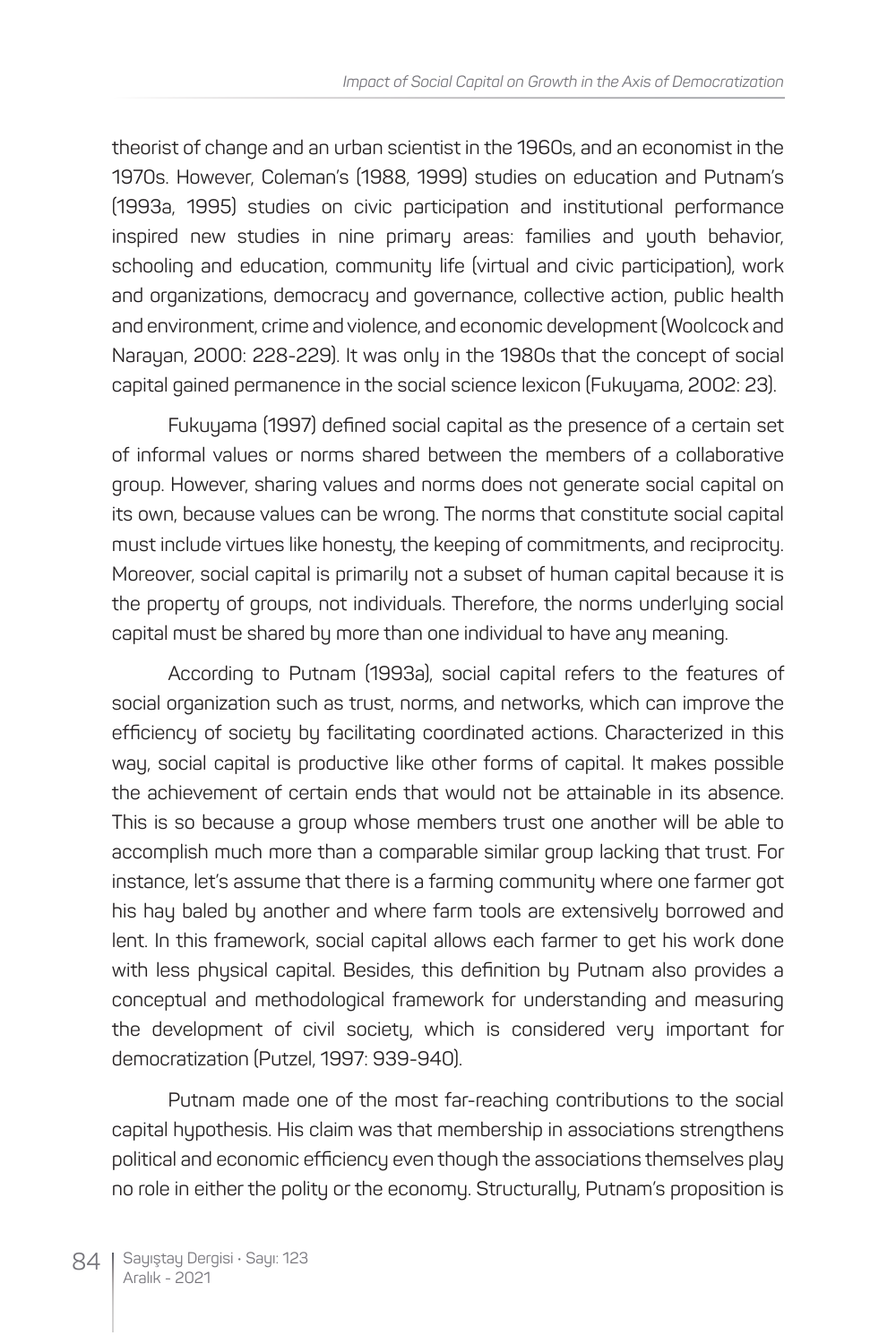reminiscent of Max Weber's thesis on the importance of religion in the workings of the economy (Arrow, 1999: 4). There is an implicit use of the idea of social capital in Max Weber's The Protestant Sects and the Spirit of Capitalism. According to Weber's argument, religious-type social networks -here Protestant sects- are extremely important for America's economic growth. From a wider perspective, it is possible to say that Weber has a positive view of the possible consequences of social relation networks for economic activities (Trigilia, 2001: 428-430).

The most fundamental element of social capital is trust. At the individual level, trust is shaped by people's social preferences, expectations about other people's behaviors, general socioeconomic structures, and religious and political affiliations (Aktan and Çoban, 2008). The institutional context in which people operate is vital for institutions to build trust and reinforce collaboration. The key determinants of trust are the ability of institutions to fulfill their roles and the values and intentions that guide government action. Finally, trust involves an interaction between two or more people or entities, so the social context in which these interactions occur affects a person's willingness to trust. This social context covers social engagement, community diversity, attitudes towards globalization, and ideals of how society should be organized (OECD, 2018: 12-14).

Coleman believed that the trustworthiness of the social environment is very important because trust promotes the norms that forgo self-interest and reinforces the idea that individuals must act in the interests of the collectivity to resolve collective action problems (Coleman, 1988: 104). Moreover, if interpersonal trust is high, this has positive effects on the functioning of the market economy, such as lower transaction costs, less need for the police state, less frequent occurrence of fraud, theft, and black economy. Therefore, it is possible to say that trust facilitates economic and social relations considerably (Whiteley, 2000: 443).

## **2. INTERACTION BETWEEN SOCIAL CAPITAL, GROWTH AND DEMOCRACY**

Economic growth is very important for increasing human welfare. However, 40-60% of economic growth corresponds to total factor productivity that cannot be explained by growth factors. However, there is still uncertainty as to which factors play a key role in the formation of total factor productivity. In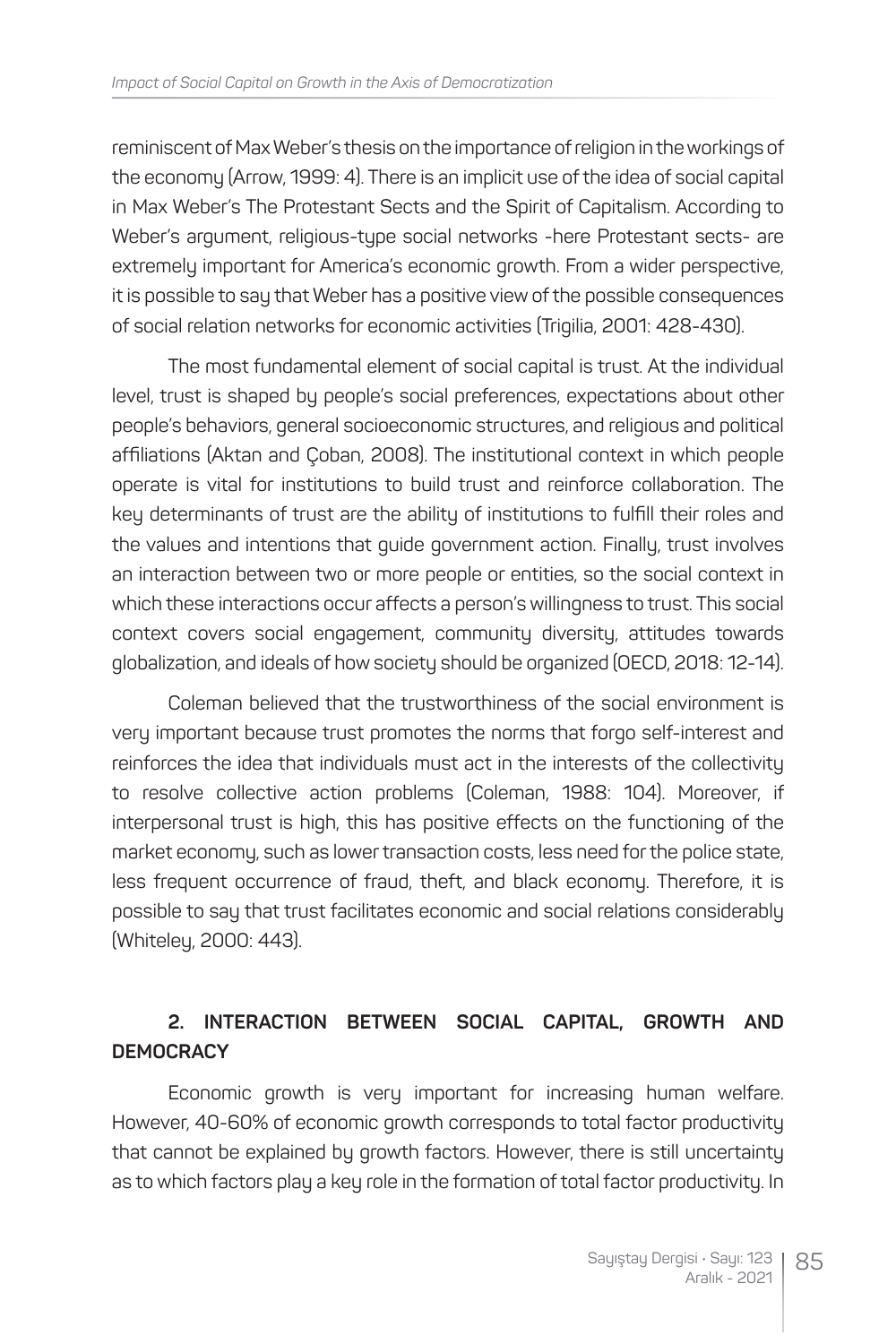recent years, many researchers have started to think that institutional factors may be the main reason for these differences. The representatives of new institutional economics such as Nobel laureate Douglas North in particular have discussed this point. North (1990) argued that formal and informal institutions are crucial to understanding economic performance. In this framework, social capital has been noted as one of the most interesting concepts (Hjerppe, 2003: 2-3).

Similarly, the literature on the determinants of growth, particularly Solow, Lucas, Barro, and Sala-i Martin, focused on natural capital, physical capital, and human capital and indicated them as the key determinants of economic growth. However, the focus on these three types of capital overlooks a critical aspect in the process of economic growth in that they do not explain how economic actors interact. More recently, some economists and political scientists suggested that the missing link is "social capital" (Iyer et al., 2005: 1016).

Vega-Redondo identified the stock of social capital owned by a particular community with the density and stability of social networks. Moreover, the interaction between market agents (i.e. social network) is the backbone of an economic system. The functions of the social network can be considered in two ways. On the one hand, the social network determines how market agents relate to each other in economic activities. On the other hand, it maps how relevant information underlying these activities flows between agents to complement this. Therefore, a correct understanding of many economic phenomena requires a good grasp of the interaction between economic behavior and the network architecture studied in a dynamic scenario (Vega-Redondo, 2006: 2306).

There seems to be widespread consensus on the plausibility of the hypothesis that social capital, particularly social networks, can affect economic performance (Arrow, 1999: 3). Most studies on development and growth (especially studies based on neo-classical economics) underline that intensive social capital (rather than intensive state intervention) is as important as factors such as high physical capital investment. For example, economic sociologist Mark Granovetter pointed out that economic transactions like contracting or job searches are more efficient when they are embedded in social networks (Putnam, 1993b: 5).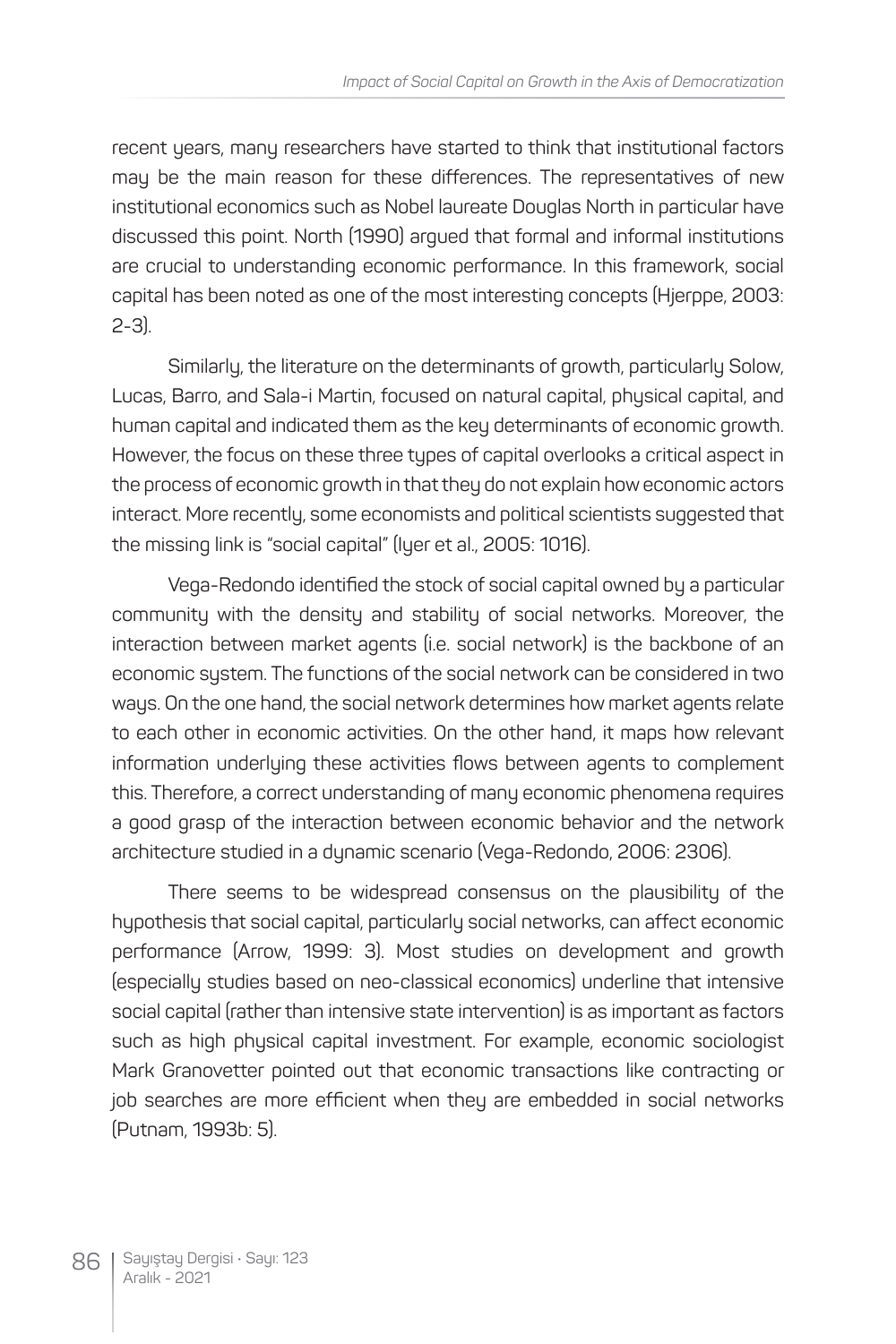Another reason whu social capital directlu affects growth is that it allows actors to solve the problems of collective action. Dealing with problems, such as high negative externalities, is likely to be easier in societies with high interpersonal trust levels. However, in societies where social capital is not high enough, more allocation is made to additional transaction costs (such as the police force of the state and regulations to protect property rights) to execute contracts on a more solid basis. This is considered as a factor that reduces productivity. In this framework, for example, according to the Coase Theorem, when transaction costs are low, actors can reach collective action problems with external regulation and thus find solutions more efficiently. At this point, social capital makes it easier to find solutions to externality problems by lowering transaction costs, and this promotes growth by increasing economic efficiency (Whiteley, 2000: 451). In brief, according to micro studies, interpersonal trust has its greatest impact on economic performance when court institutions are relatively weak. However, according to most macro studies, social capital is unconditionally good for growth (Ahlerup et al., 2009: 1).

As mentioned above, most studies claim that social capital has a direct impact on growth. For example, authors such as Knack and Keefer (1997) and Zak and Knack (2001) showed that countries with higher trust levels are richer with many country examples. However, the fact that this impact of social capital on growth may occur through different indirect channels remains mostly an uncertain area. Undoubtedly, one of the main reasons for the differences in growth and income distribution between countries is that not all countries benefit from technological innovations equally, although they are widely available. Based on this view, the Neo-classical Solow growth model argued that the economic progress comes through technological change but leaves its sources unexplained (Hjerppe, 2003: 3). Similarly, Whiteley (2000: 444) argued that social capital appears to have about the same impact on growth as convergence, or "catch-up," which refers to the ability of poorer nations to adopt technological innovations pioneered by their richer counterparts, thus bridges the gap between richer countries and them.

Other studies on growth argue that social capital indirectly affects the process through different channels. At this point, authors such as Akçomak and Weel (2008) concluded that social capital affects growth as long as it encourages innovations. Their study focused on social capital differences across regions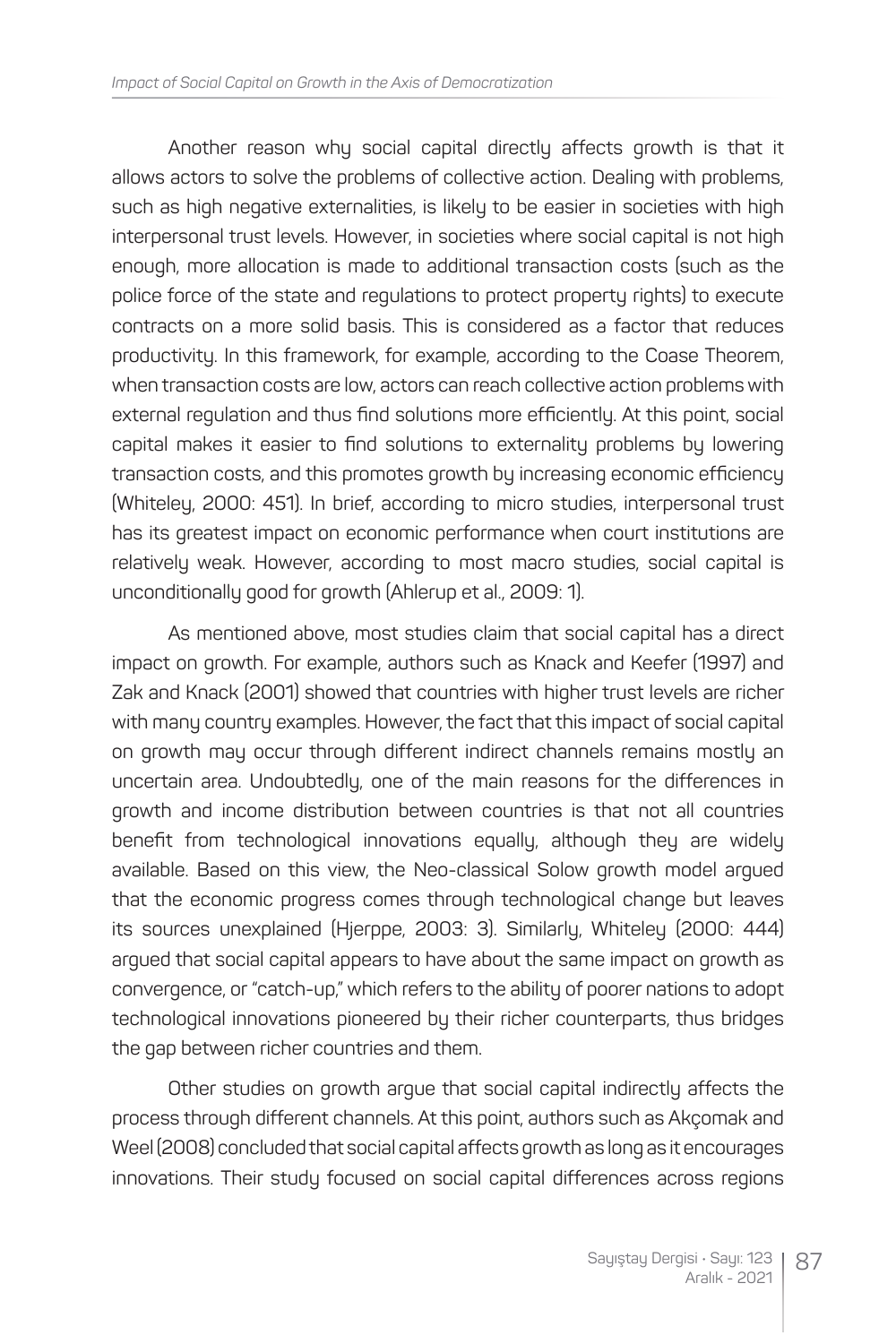and showed that a higher stock of social capital fosters more innovation. This is so mainly because innovation is a risky activity so it can be realized more easily based on interpersonal trust. The positive relationship between social capital and innovation fosters the production process and contributes to growth by increasing per capita income.

In addition to the impacts of social capital on economic activity summarized above, factors such as trust and civic norms can also indirectly improve economic outcomes through political channels. In other words, social capital improves the performance of the government and the quality of economic policies by affecting the level and character of political participation and is also effective in preventing the waste of resources caused by excessive bureaucracy and conflicts of interest of individuals (Knack and Keefer, 1997: 1254). This is one of the indirect channels through which social capital affects growth because trust, which is the most fundamental element of social capital, is also an important determinant of the democratization levels of countries. When the level of trust in government is low, government cannot effectively provide services since the policy goals and the process of implementations are not fully understood by the people. Therefore, trust in government and democracy, which are often considered as important determinants of economic growth, are expected to be positively affected by the increased level of social capital (Myeong and Seo, 2016: 1-2).

As mentioned above, social capital has a critical role in supporting democracy in the growth process. One of the necessary conditions for building a solid foundation for social democracy is the formation of strong partnerships based on trust, i.e. increasing social capital. Social capital can affect the democracy level in two ways. First, social capital can lead to the creation of democracy in an undemocratic country. Alternatively, it can help maintain or improve an already existing democracy (Paxton, 2002: 257). Moreover, there is generally a two-way relationship between the quality of government or the level of democratization and social capital. For example, Bjornskov's (2006) empirical analysis suggested that the level of trust has a positive impact on the quality of government, whereas Rothstein (2000) argued that good government causes general trust (Ahlerup et al., 2009: 2).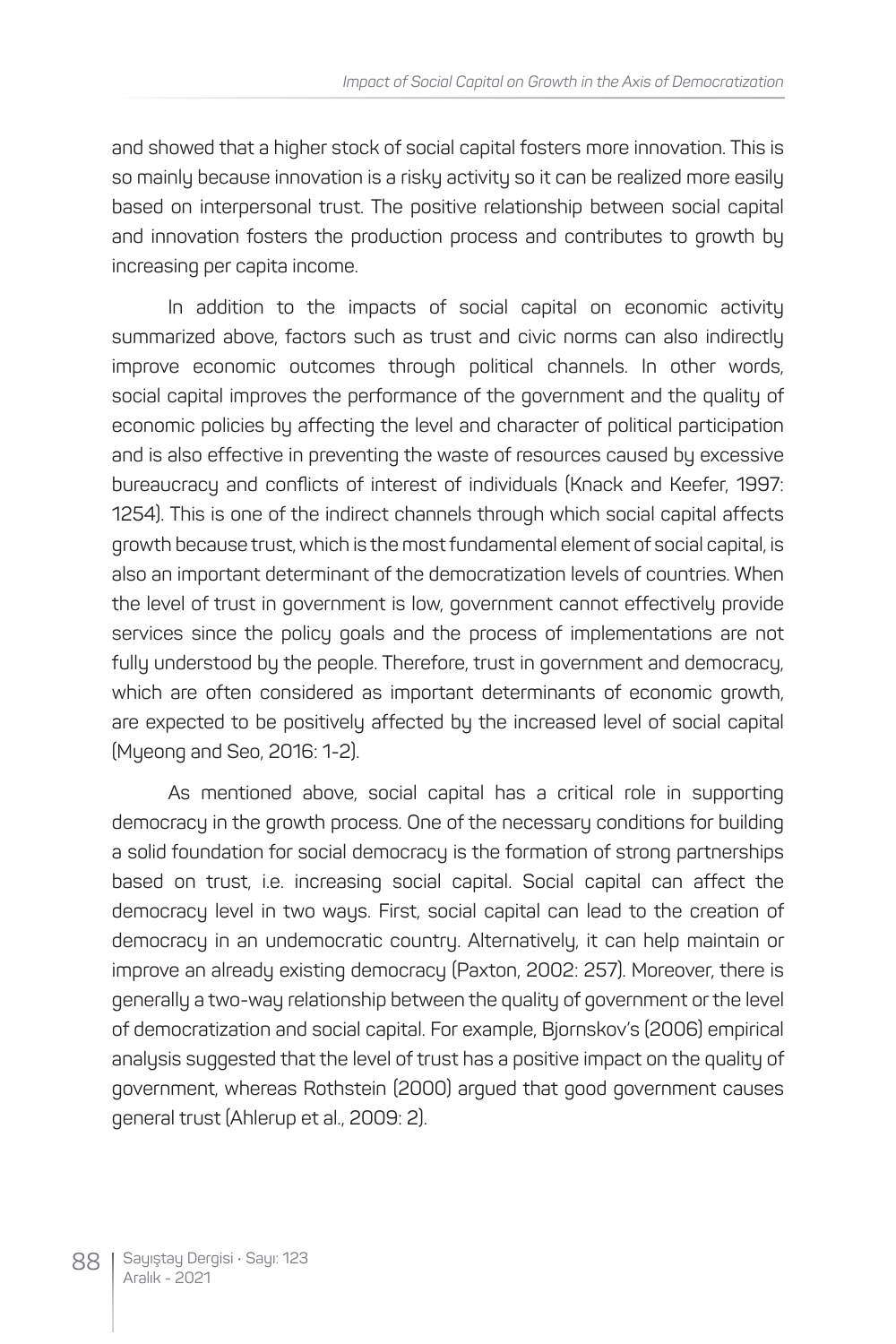In this framework, the literature frequently discusses the effects of the level of democratization on the growth processes of countries. For instance, the study by Acemoğlu et al. (2019) covering 175 countries for 1960-2010, provided evidence that democracy has a positive impact on GDP per capita and increases GDP by encouraging investment, improving fiscal capacity, increasing schooling and healthcare delivery, inducing economic reforms, improving public good provision, and reducing social unrest. Another study found that political rights are conducive to growth in more advanced sectors of an economy, while they do not matter or have a negative impact on growth in sectors far away from the technological frontier (Aghion et al., 2007: 19)

In societies with a relatively high level of social capital, government officials, and thus their policy statements, are perceived as more trustworthy. In such cases, trust also triggers further investment and other economic activities because the promises of central banks not to raise interest rates, the assurances of finance ministers that the nominal exchange rate will be fixed, or the guarantees that tax legislation will not be changed rapidly will probably be more believable in societies with high levels of trust among people (Knack and Keefer, 1997: 1253). Studies show that in countries with higher per capita income and fewer disturbances in income distribution, institutions that restrict the predatory acts of top managers are common, and countries with more educated and ethnically homogenous populations have stronger norms of trust and citizenship (Knack and Keefer, 1997: 1251).

To sum up, social capital can provide a unique opportunity to create productive new linkages among community groups, schools, employers, and workers without creating costly new bureaucracies (Putnam, 1993b: 6). When the representatives of the state, the corporate sector, and civil society establish common forums, through which they can pursue common goals, development can proceed. In these circumstances, social capital has a role as a mediating variable that is shaped by public and private institutions. This shaping is an inherently contentious and political process, and it is also a process in which the role of the state is crucial (Woolcock and Narayan, 2000: 238). This is so because the state is not only the ultimate provider of public goods (stable currencies, public health, universal education) and the final arbiter and enforcer of the rule of law (property rights, due process, freedom of speech and association), but is also actor best able to facilitate enduring alliances across the boundaries of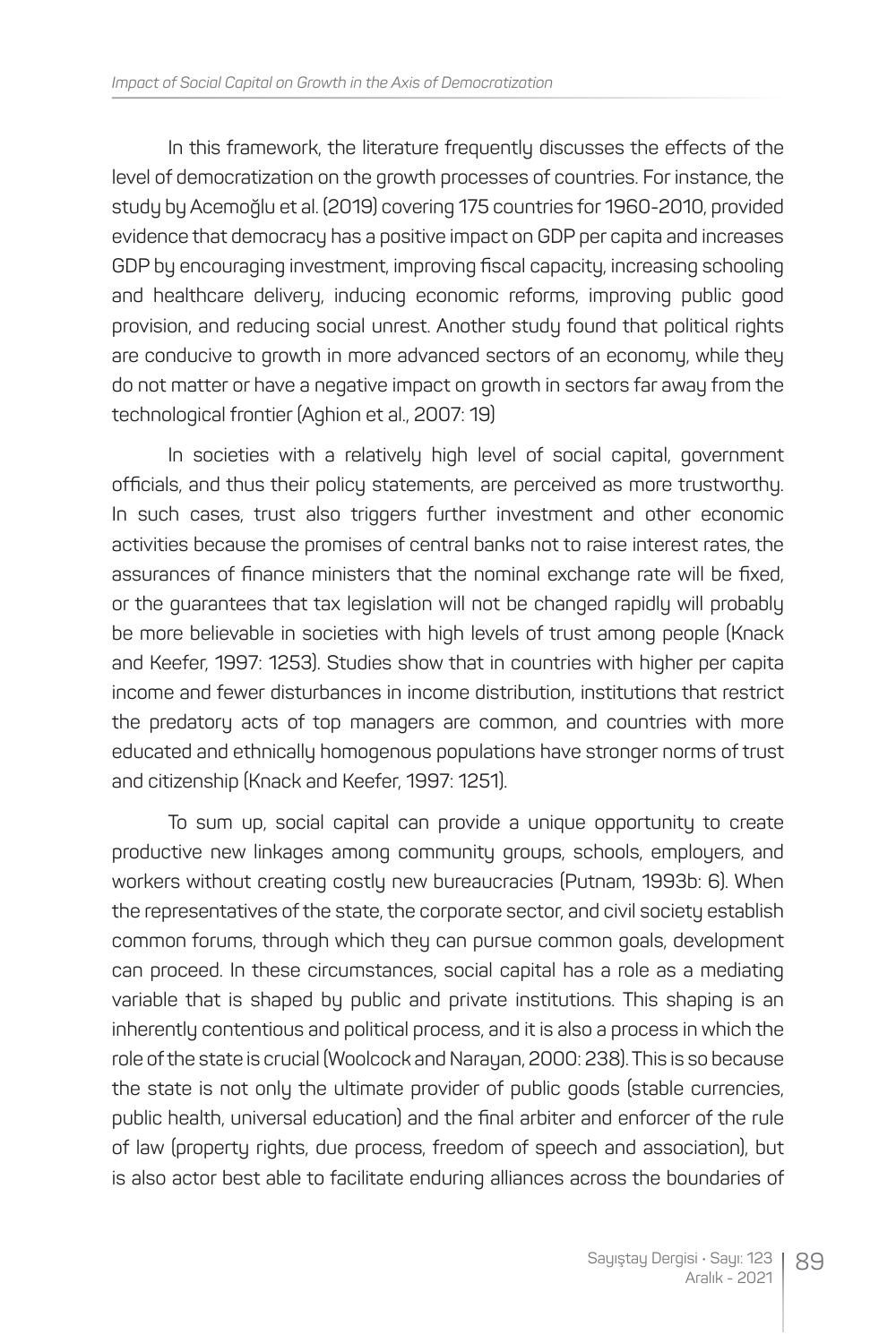class, ethnicity, race, gender, politics, and religion. However, when social capital is not built or is insufficient, state-society relations may degenerate into conflict, violence, war, or anarchy (Woolcock and Narayan, 2000: 236). For example, this is one of the main reasons why many countries were seriously concerned about the decline in trust in public institutions after the 2008 financial crisis. Indeed, trust in a wide range of public and private institutions declined in the OECD countries, which were affected most by the crisis (OECD, 2018: 7).

#### **3. RELEVANT EMPIRICAL LITERATURE**

Recent studies have seen social capital as the missing link of growth and considered it as a complement to the growth process. In this context, most recent studies have accepted as an undeniable fact that interpersonal trust has a great impact on economic performance. A review of relevant literature revealed the studies addressing the relationship between growth and social capital. These are given below.

The study by Helliwell and Putnam (1995), which we discuss first, asked how the northern parts of Italy became richer than the southern parts in the last 30 years although they had almost equal wealth at the beginning of the 20th century. They made analyses using the Ordinary Least Squares (OLS) method for 1950-1990. They hypothesized that some Italian regions were able to create and maintain higher levels of output per capita, by virtue of greater endowments of social capital. There was a more horizontal structure in the north while there was a vertical hierarchy in the south and this was an important determinant of civic community, citizen involvement, and governmental efficiency. However, greater openness and education levels have facilitated convergence in the growth levels and rates of poorer regions.

The study by Knack and Keefer (1997) aimed to provide evidence that social capital is important for economic performance, using indicators of trust from World Values Surveys for a sample of 29 market economies. Their study utilized the OLS estimator. It reached three main conclusions: First, trust and civic cooperation are associated with stronger economic performance. Second, association activities do not correlate with economic performance, contrary to Putnam's (1995) findings for Italian regions. Third, the norms of trust and civic cooperation are stronger in countries with official institutions that effectively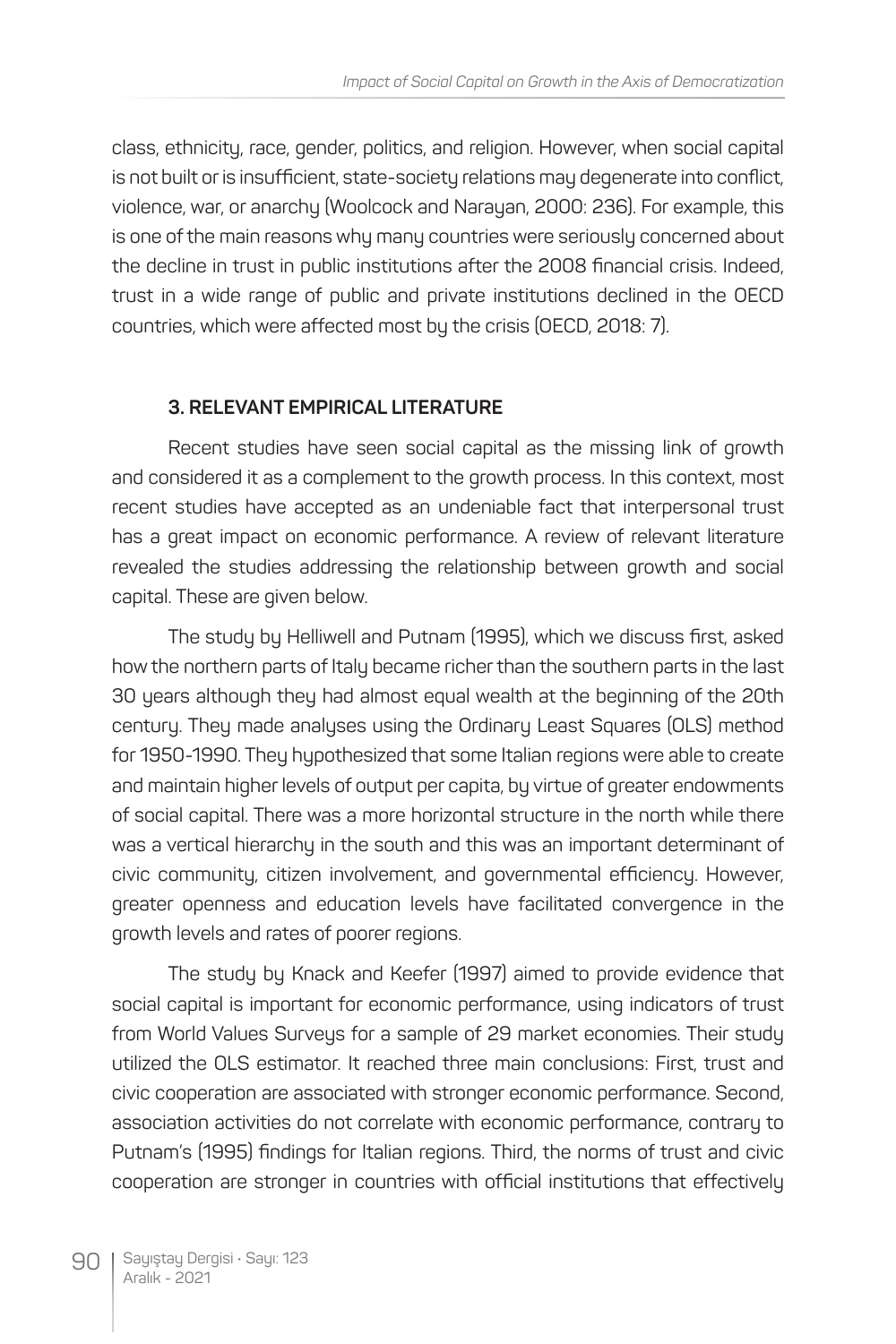protect property and contractual rights and in countries less polarized along the lines of class or ethnicity. Similarly, Hjerppe (1998) conducted a regression analysis using the data from World Values Survey for a sample of 27 countries for 1980-92 and examined the relationship between growth and social capital. Hjerppe found that social capital is an effective factor in explaining the economic growth differences between countries. In other words, trust is a necessary element for good economic performance. In fact, a 1% increase in the trust indicator increases the growth by 0.46%.

One of the studies that get many references in the literature focusing on the relationship between economic growth and social capital is by Whiteley (2000). Whiteley's study examined this relationship in a sample of 34 countries in the period 1970-1992 with a modified neo-classical model of economic growth. Whiteley's findings suggested that social capital has an impact on growth, which is at least as strong as that of human capital (education) and technological innovations. Other studies focused on the interaction between social capital and growth. For example, Pérez et al. (2006) studied 23 OECD countries in the period 1970-2001 with the dynamic panel data method. Their study confirmed that social capital can explain part of the economic growth in OECD countries. Estimates showed that social capital can affect output elasticity by 7-10%. However, not every study found a positive and significant relationship. For example, Beugelsdijk and Schaik (2005) conducted regression analyzes for 54 European regions for 1950-98. Their main conclusion was that there is a robust, positive, and significant relationship between regional economic growth and active membership. However, they found that variation in economic growth at the regional level in Europe was not directly associated with social capital in terms of trust.

The study by Boulila et al. (2008) explored the possible impacts of social capital on economic growth (per capita income growth rate) for some developed and developing countries during the period 1980-2000 using a simultaneous equation model. Their results were, first, the level of trust as a measure of social capital and growth are significantly and positively correlated. Second, a high level of trust also has an indirect impact on economic activity through its effect on institutional development. In other words, they corroborated that an improvement of the social infrastructure with high levels of trust and cooperation between individuals not only has a direct but also an indirect impact on economic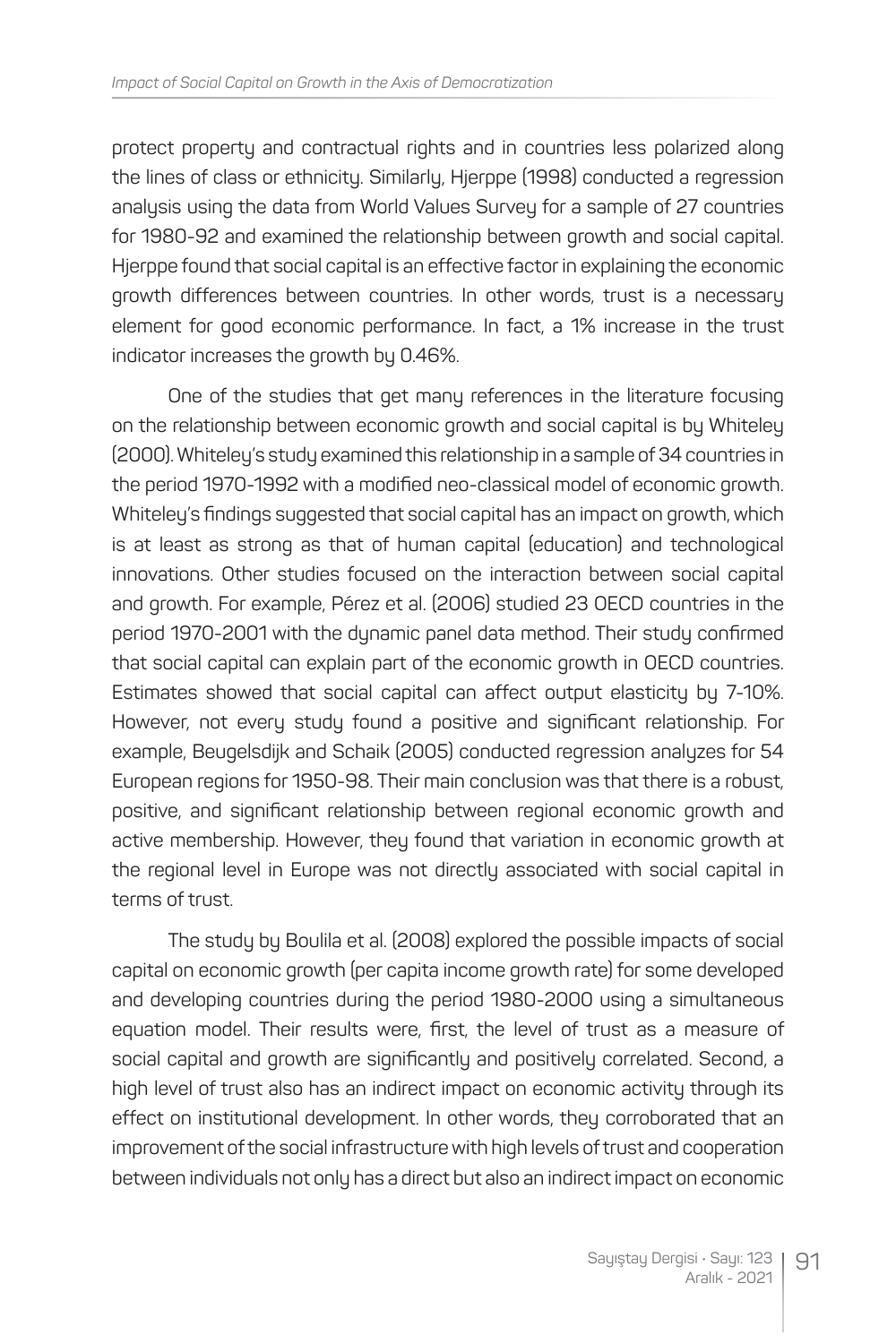growth through the development of institutions in the economy. Ahlerup et al. (2009) indicated that the impact of social capital on economic performance was non-linear and depended on the quality of institutions. Their study used the OLS estimates and the instrumental variables (IV) methodology for different country groups for 1995-2005. They found that there was some kind of substitution relationship between social capital and institutions. Moreover, they estimated that, for example in Nigeria, where institutionalization was weak, a one-point increase in social capital increased economic growth by 1.8 points, whereas in Canada, where institutionalization was strong, the same increase in social capital increased growth only by 0.3 points.

In addition to these, we think that it is beneficial to look at the relevant literature on the relationship between democratization level and growth since our study focuses on the level of democratization while examining the impact of social capital on growth.

In our literature review, we see that the discussions on democratization and growth go back a long way and take up a large space. In addition to the study by Acemoğlu et al. (2019), which we mentioned in the second chapter, the study by Barro (1996) can also be mentioned here. Barro analyzed the relationship between growth and democratization for a panel of about 100 countries from 1960 to 1990. He demonstrated that the maintenance of the rule of law, the existence of free markets, small government consumption, and high human capital had a favorable impact on growth. He argued that democracy enhanced growth at low levels of political freedom, but depressed growth when a moderate level of freedom has already been achieved. In other words, he emphasized that increased democracy had a positive impact on growth in environments where political freedoms were underdeveloped whereas more democracy lost its positive impact on growth in already democratic countries. In their study, Tavares and Wacziarg (2001) examined the empirical relationship between democracy and economic growth in 65 developed and developing countries throughout 1970-1989. They assumed that democratic institutions affected growth through a series of channels. Their results suggested that democracy fostered growth by improving the accumulation of human capital and lowering income inequality. On the other hand, it hindered growth by reducing the rate of physical capital accumulation and raising the ratio of government consumption to GDP. Taking into account all these effects, they suggested that the overall impact of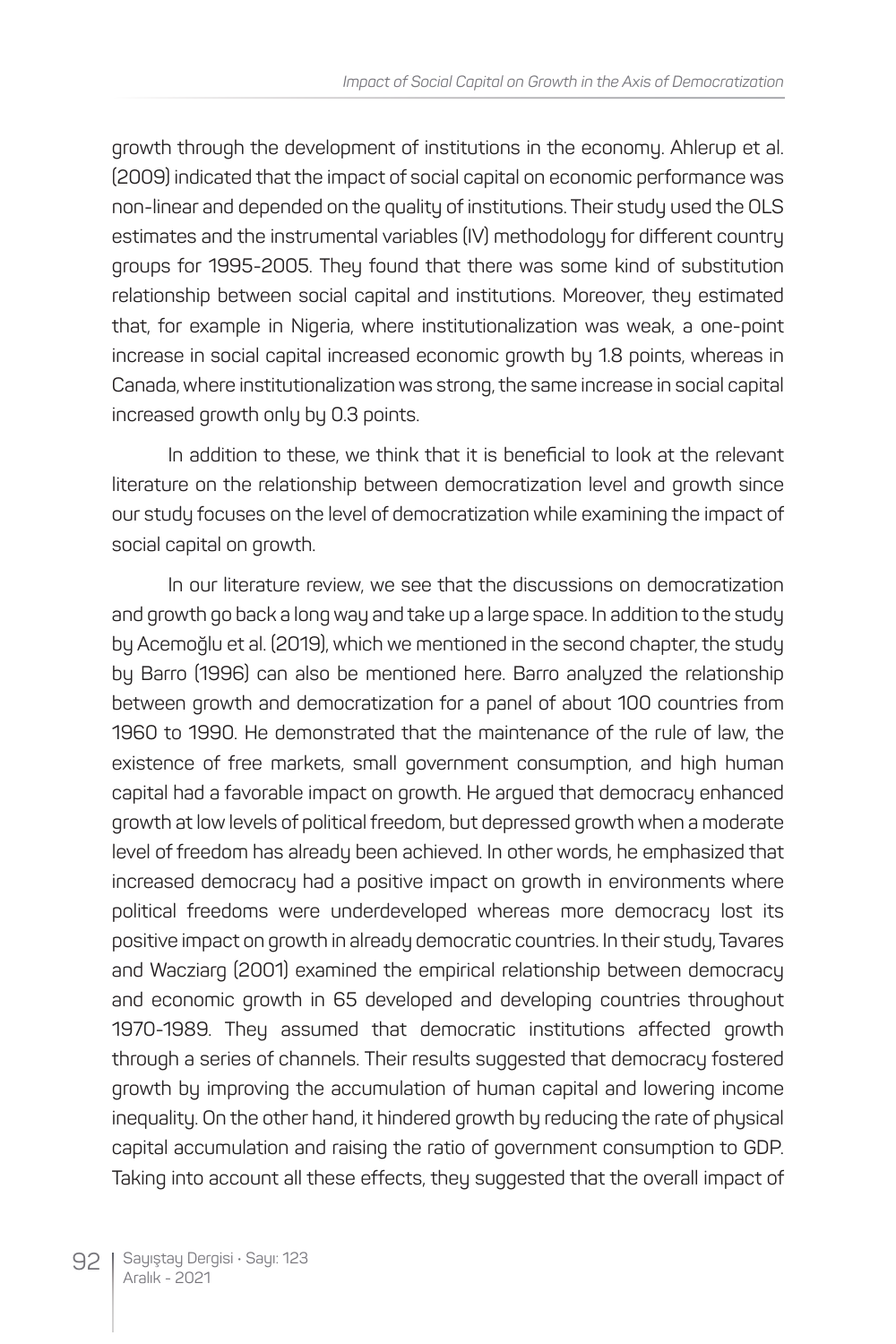democracy on economic growth was moderately negative. In short, democratic institutions were responsive to the demands of the poor by expanding access to education and lowering income inequality but do so at the expense of physical capital accumulation.

In this framework, when examining the relationship between social capital and growth, it is important to consider democratization, which is one of the institutional factors affecting the growth performance of countries. Therefore, our study aimed to examine the impact of social capital on growth, which is a social phenomenon and affects all areas of social life, by considering the literature that associated this phenomenon with the democratic structure (Paxton, 2002; Myeong and Seo, 2006)<sup>3</sup>. For this purpose, we focused on two main research questions. The first is "Does the economic growth performance of countries depend on the accumulation of social capital as well as the physical and human capital accumulation highlighted by the theory?" and the second is "Does the impact of social capital on growth change depending on the democratization level of the countries?" As the relevant empirical literature section suggested, there was a wide literature examining the first research question. The contribution and original value of our study emerged with the second research question. Thus, unlike other studies in the literature, our study examined the relationship between growth and social capital and questioned whether the democratization level of countries is a determinant in this relationship.

In this context, we followed a non-linear approach for the second research question. We examined the impact of social capital on growth in different regimes defined according to the level of democratization. In addition to its methodological superiority, our study differed from other studies in the literature in terms of the source and scope of its data. In this respect, unlike other studies on social capital, our study used the social capital index, which was prepared by Legatum Institute instead of the trust index (which is only a dimension of social capital) and obtained from the World Values Survey with the question "Do you think most people can be trusted in general? Or is it necessary to be very careful when

The study by Paxton (2002) tested the relationship between democracy and associations (functionalized as social capital) with a panel approach within the framework of data from 46 countries obtained from the World Values Survey. The study found that there was a reciprocal causality relationship between social capital and democracy. Moreover, it found that associations affiliated with the wider community had a positive effect on democracy, whereas isolated associations had a negative effect. Myeong and Seo (2016) tested whether the increasing level and type of social capital could affect trust in government with multiple regression analysis and ANOVA. Their data were obtained from 350 randomly-sampled individuals in South Korea. The result of multiple regression analysis showed that bonding social capital had a negative relationship with the level of trust in government, while a bridging social capital had a positive relationship with the level of trust in government.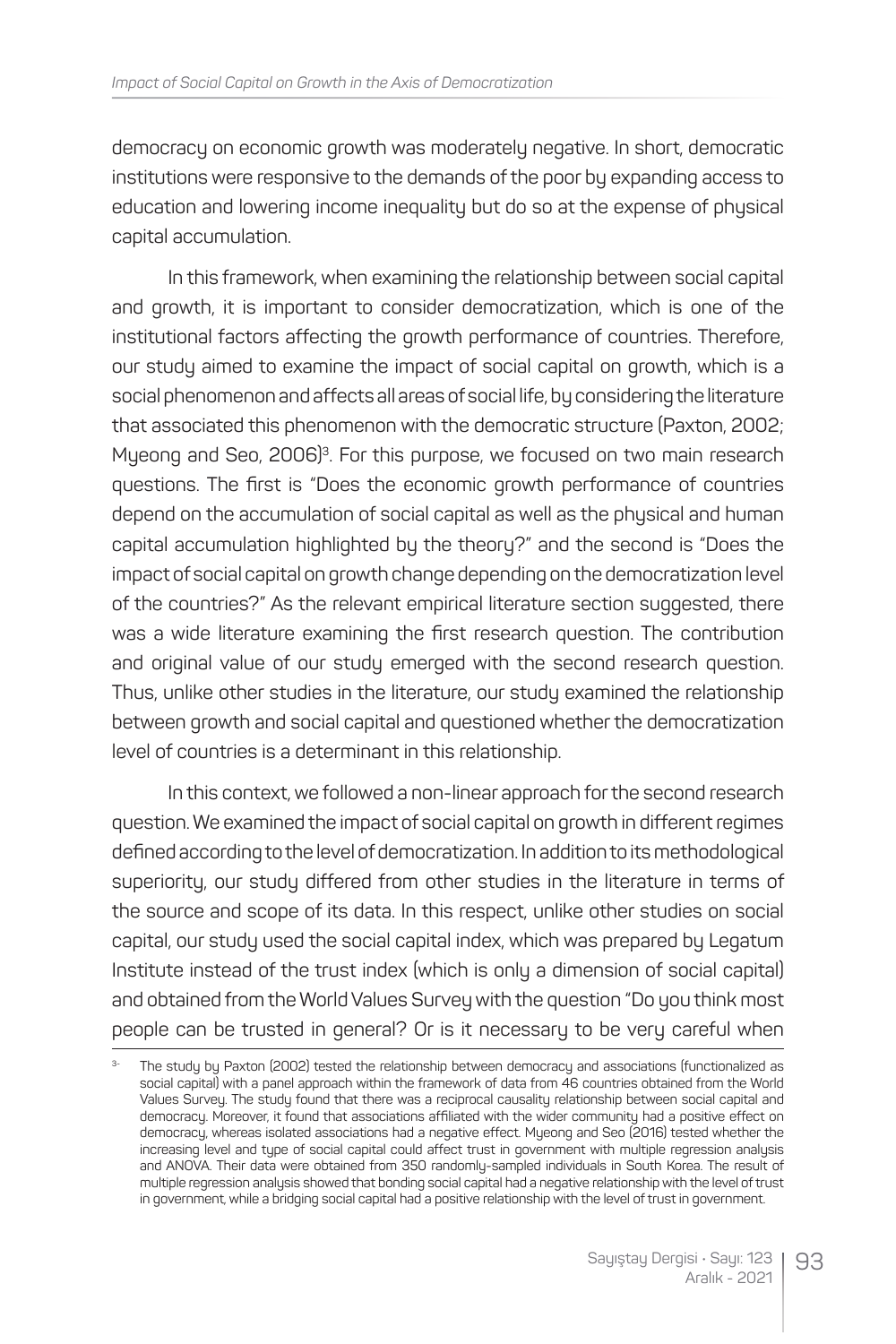building relationships or doing business with others?" We opted for it because social capital is an indicator that measures the strength of personal and social relations, institutional trust, social norms, and civic participation in a country. In this framework, it can be asserted that one of the most comprehensive data on social capital is those calculated by Legatum Institute.

### **4. EMPIRICAL APPLICATION**

#### **4.1. Data**

Empirical studies on growth take into account various social and institutional factors in addition to physical, human, and natural capital, and this becomes crucial for the complementarity of the findings. In this framework, the empirical part of our study aims to examine the impact of social capital on growth in 138 countries<sup>4</sup> over the period 2009-2018 considering their democratization levels.

In our study, we considered the annual percentage change in per capita GDP as the dependent variable as an indicator of growth. Moreover, while modeling the relationship we included control variables that are frequently used in empirical literature such as trade openness, annual population growth rate, physical capital variable, human capital variable, and labor force participation rate besides the social capital index that was considered as an explanatory variable. Our threshold variable was the freedom and democracy index, which is the sum of the categories of political rights and civil liberties. Table 1 illustrates the brief explanations of the variables and the data sources.

The list of sample countries are provided in appendix 1. The sample countries are selected with regard to data availability to compose a balanced panel. In addition, in this study, it was not preferred to make a comparison between country groups according to their development levels. As a matter of fact, the Hansen Panel Threshold method allows making an evaluation by dividing the sample into two different regimes (democratization level).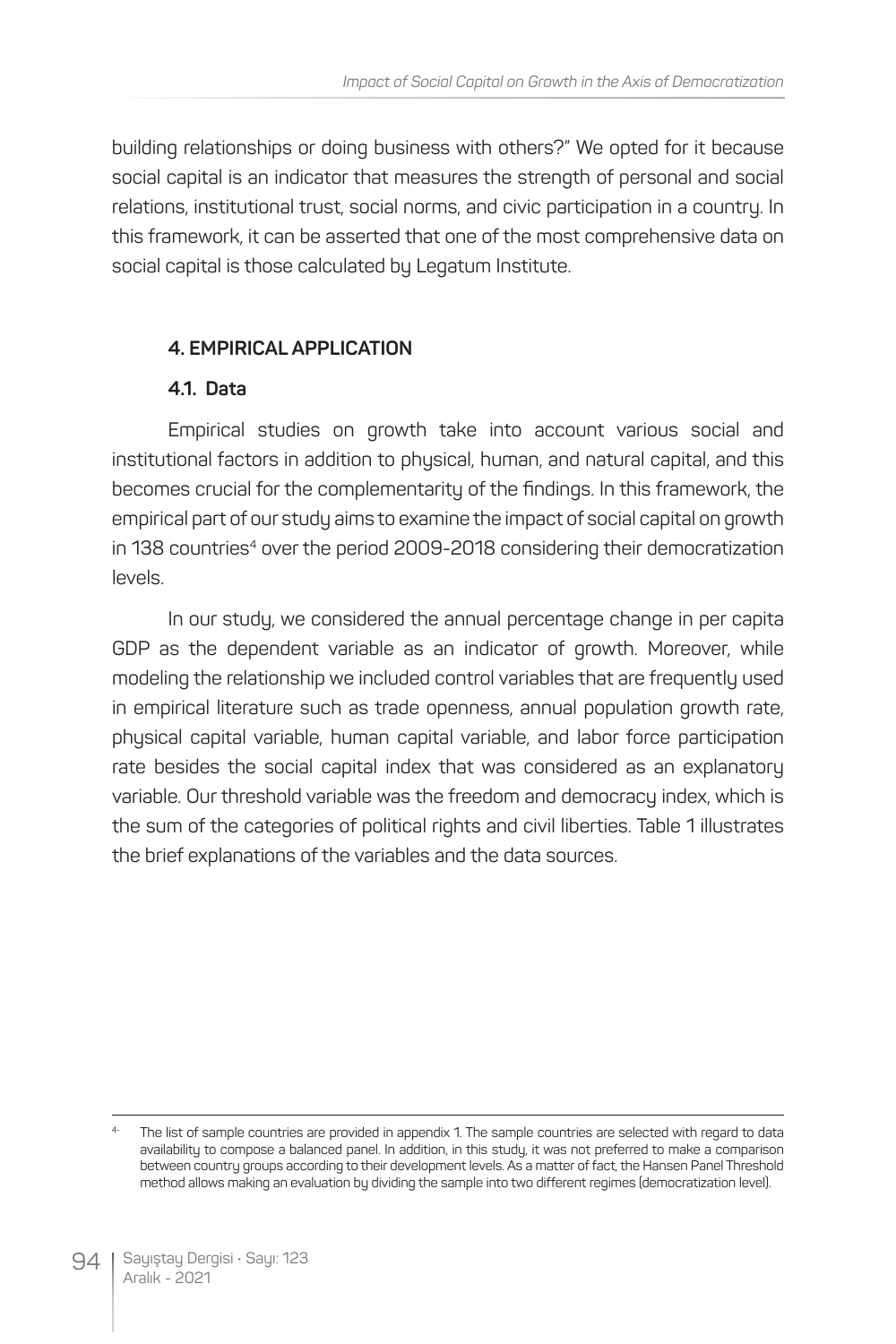| Variable                    | Definition                                                   | Variable unit              | <b>Source</b>            |  |  |  |
|-----------------------------|--------------------------------------------------------------|----------------------------|--------------------------|--|--|--|
| Dependent variable          |                                                              |                            |                          |  |  |  |
| grw                         | Per capita GDP annual<br>change                              | Percentage                 | World Bank / WDI (2020)  |  |  |  |
| <b>Explanatory variable</b> |                                                              |                            |                          |  |  |  |
| <b>SOC</b>                  | Social capital*                                              | Index over 100<br>points   | Legatum Institute (2020) |  |  |  |
| <b>Control variables</b>    |                                                              |                            |                          |  |  |  |
| tra                         | Trade openness**                                             | Percentage of<br>GDP       | World Bank / WDI (2020)  |  |  |  |
| pop                         | Annual population change                                     | Percentage                 | World Bank / WDI (2020)  |  |  |  |
| phy                         | Gross fixed capital<br>formation***                          | Percentage of<br>GDP       | World Bank / WDI (2020)  |  |  |  |
| hum                         | Education index****                                          | Coefficient<br>between 0-1 | <b>UNDP (2020)</b>       |  |  |  |
| lab                         | Labor force participation rate<br>of the population aged +15 | Percentage                 | World Bank / WDI (2020)  |  |  |  |
| <b>Threshold variable</b>   |                                                              |                            |                          |  |  |  |
| dem                         | Freedom and democracy<br>index                               | index over 100<br>points   | Freedom House (2020)     |  |  |  |

**Table 1:** Definitions and Sources of Variables Used in the Model

*\* Data are calculated by weighting five different variables by different indicators. These are: Personal and Family Relationships, Social Networks, Interpersonal Trust, Corporate Trust, Civil and Social Participation. (The Legatum Institute Foundation, 2019: 48).*

*\*\* It is calculated as the ratio of foreign trade volume (export and import volume) to GDP.*

*\*\*\* It is used as a physical capital indicator.*

*\*\*\*\* Education index is measured by the average years of schooling for adults aged 25 and over and the expected years of schooling for children starting school.* 

#### **4.2. Method and Findings**

We applied two different frameworks of panel data analysis methodologically for our research questions. First, we made estimates with the following linear model approach in line with the question "Does the economic growth performance of countries based on the accumulation of social capital as well as the physical and human capital accumulation highlighted by the theory?:

$$
grw_{it} = \delta_{it} + \alpha_1 X_{it} + \alpha_2 \, dem_{it} + \beta_1 \, soc_{it} + \mathcal{E}_{it}
$$
 (1)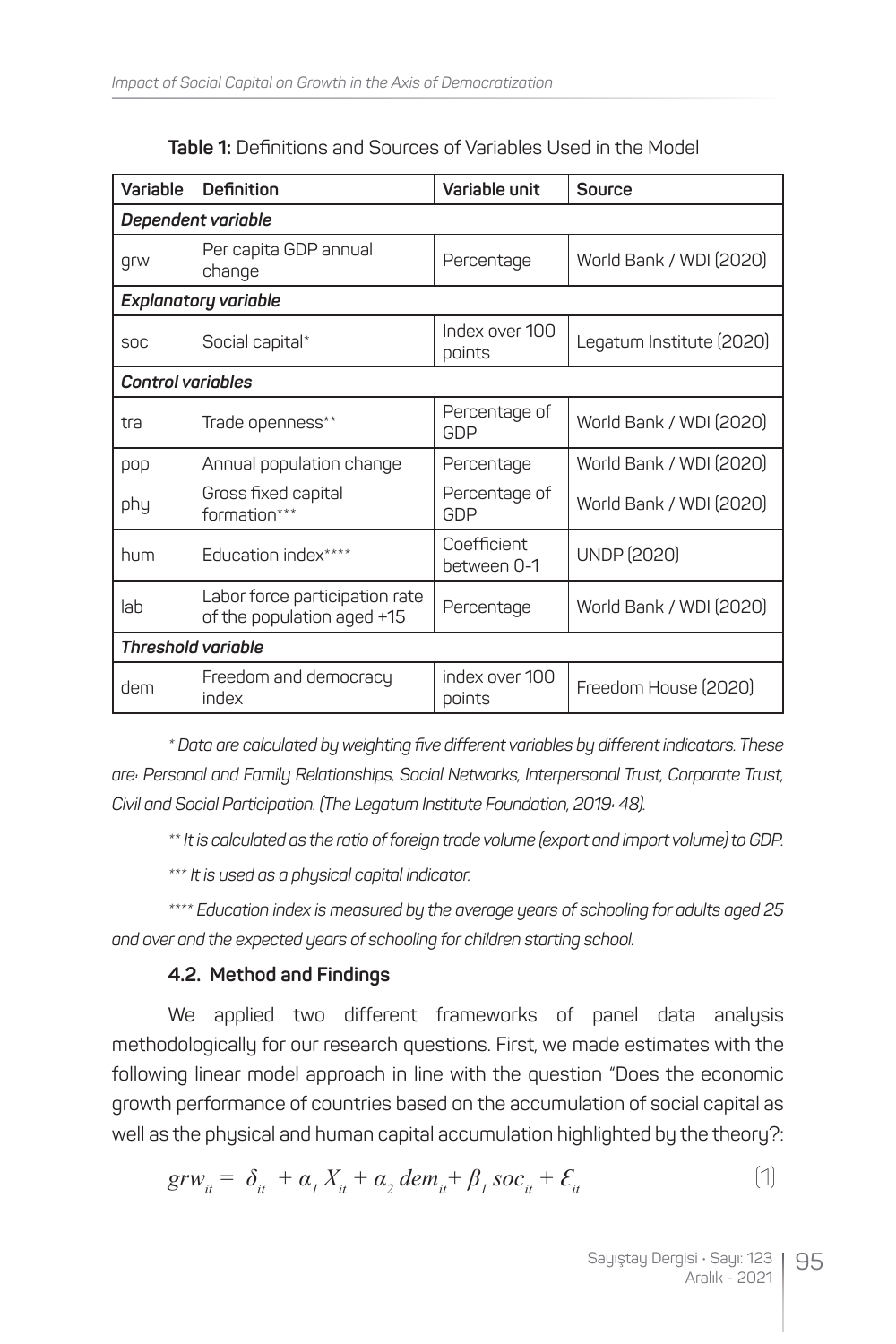In the above equation (1), *i* shows units, and *t* indicates the time dimension.  $\delta$ <sup>*i*</sup> refers to the fixed effects that affect economic growth.  $X$ <sup>*i*</sup> is the vector of control variables presented in Table 1. dem<sub>it</sub> is the democratization and freedom index of countries.  $\beta_{\text{\tiny\it 1}}$  is the direction and severity of the impact of social capital on growth.  $\mathcal{E}_n$  is the error term, that is independently and identically distributed.

In this framework, Table 2 illustrates the results of the fixed effects model.

| Dependent variable (growth)           | Coefficient     | Standard deviation | t-statistic |  |  |
|---------------------------------------|-----------------|--------------------|-------------|--|--|
| <b>SOC</b>                            | 0.0535853*      | 0.0287048          | 1.87        |  |  |
| tra                                   | 0.0856387***    | 0.0080945          | 10.58       |  |  |
| pop                                   | $-0.9252748***$ | 0.1830959          | $-5.05$     |  |  |
| phy                                   | 0.1052543***    | 0.0273321          | 3.85        |  |  |
| hum                                   | 7.628498*       | 4.348967           | 1.75        |  |  |
| lab                                   | 0.0975958       | 0.0743676          | 1.31        |  |  |
| dem                                   | 0.0047524       | 0.0201599          | 0.24        |  |  |
| <b>F test (p value):</b> 24.43 (0.00) |                 |                    |             |  |  |
| Number of observations: 1380          |                 |                    |             |  |  |
| Number of countries: 138              |                 |                    |             |  |  |

**Table 2:** Results of the Fixed Effects Model

**Note:** (\*) and (\*\*\*) show significance at the level of 10% and 1%, respectively.

As mentioned above, in line with our study, we sought an answer to our first research question with a fixed effects model as an extension of a linear approach. The results in Table 2 indicated that there was a significant and positive relationship between the economic growth performance of countries and social capital accumulation. This was in line with the empirical literature. Moreover, increasing trade volume, fixed capital stock, and education level had a significant and positive impact on growth, but the population growth rate had a negative effect. However, we did not find a significant relationship between democracy and growth, and this was contrary to what Acemoğlu et al. (2019) asserted.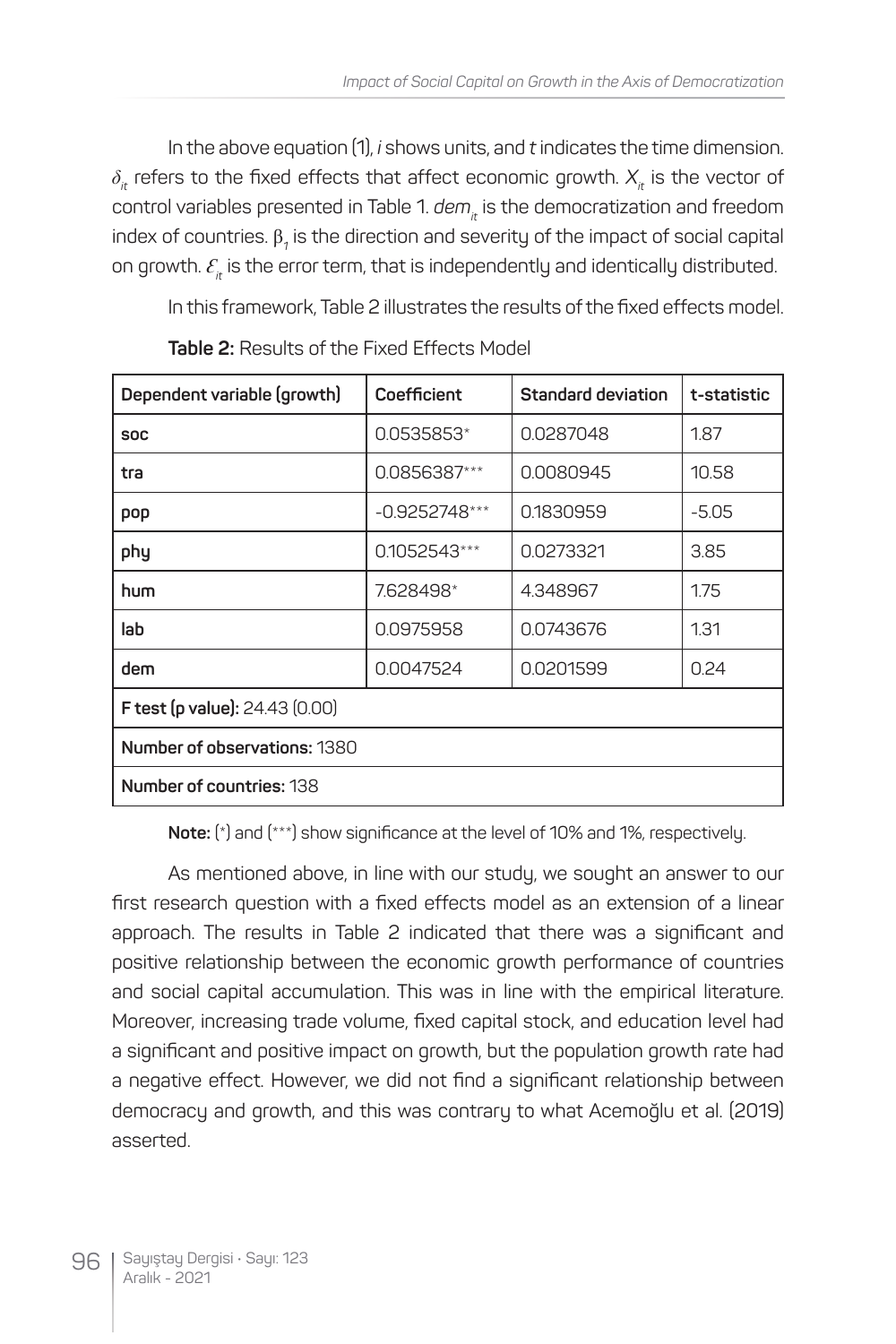From a linear method perspective, our basic model for our first research question is consistent with the theoretical and empirical literature. The part of our study that is separated from the relevant literature emerges in our second research question, i.e. "Does the impact of social capital on growth change depending on the democratization level of the countries?" Thus, in the second part, we analyzed the relationship between social capital and growth from a more comprehensive perspective and took into account the impact of the level of democracy, which is an institutional factor. For this, we took the linear panel data analysis further and questioned the issue with a non-linear approach.

In this context, the second part of our study evaluated the impact of social capital on growth under two separate regimes that differ according to democratization levels within the framework of the threshold value approach developed by Hansen (1999). According to the method of Hansen (1999), the sample is internally divided into subgroups and threshold values are estimated. Thus, the relationship in question can be defined in different ways as sensitive to the threshold value. Besides, a resampling (bootstrap) method is defined to evaluate the statistical significance of the threshold effect. Thus, the observations are examined by dividing them into two different regimes according to whether they are greater or less than the threshold value (Hansen, 1999: 346-347). In this framework, equation (2) illustrates the single-threshold representation of the model adapted according to the purpose and variables of our study:

$$
grw_{it} = \delta_{it} + \alpha_1 X_{it} + \beta_1 soc_{it} + \mathcal{E}_{it} dem_{it} \le \lambda
$$
  
\n
$$
grw_{it} = \delta_{it} + \alpha_2 X_{it} + \beta_2 soc_{it} + \mathcal{E}_{it} dem_{it} > \lambda
$$
\n(2)

In equation (2)  $\delta$ <sub>*it*</sub> is the fixed effects indicating the heterogeneity of countries with different levels of democratization.  $X_{i}$  is the vector of variables defined as control variables in Table 1.  $\beta_{_I}$  and  $\beta_{_2}$  are the slope parameters that reveal the differential effect of the level of social capital under two regimes specified in terms of different levels of democratization. *dem<sub>it</sub>* is the regarding threshold variable, which is either above or below the threshold value (*λ*) in two sub-models. Table 3 presents the estimation results of the regression (2).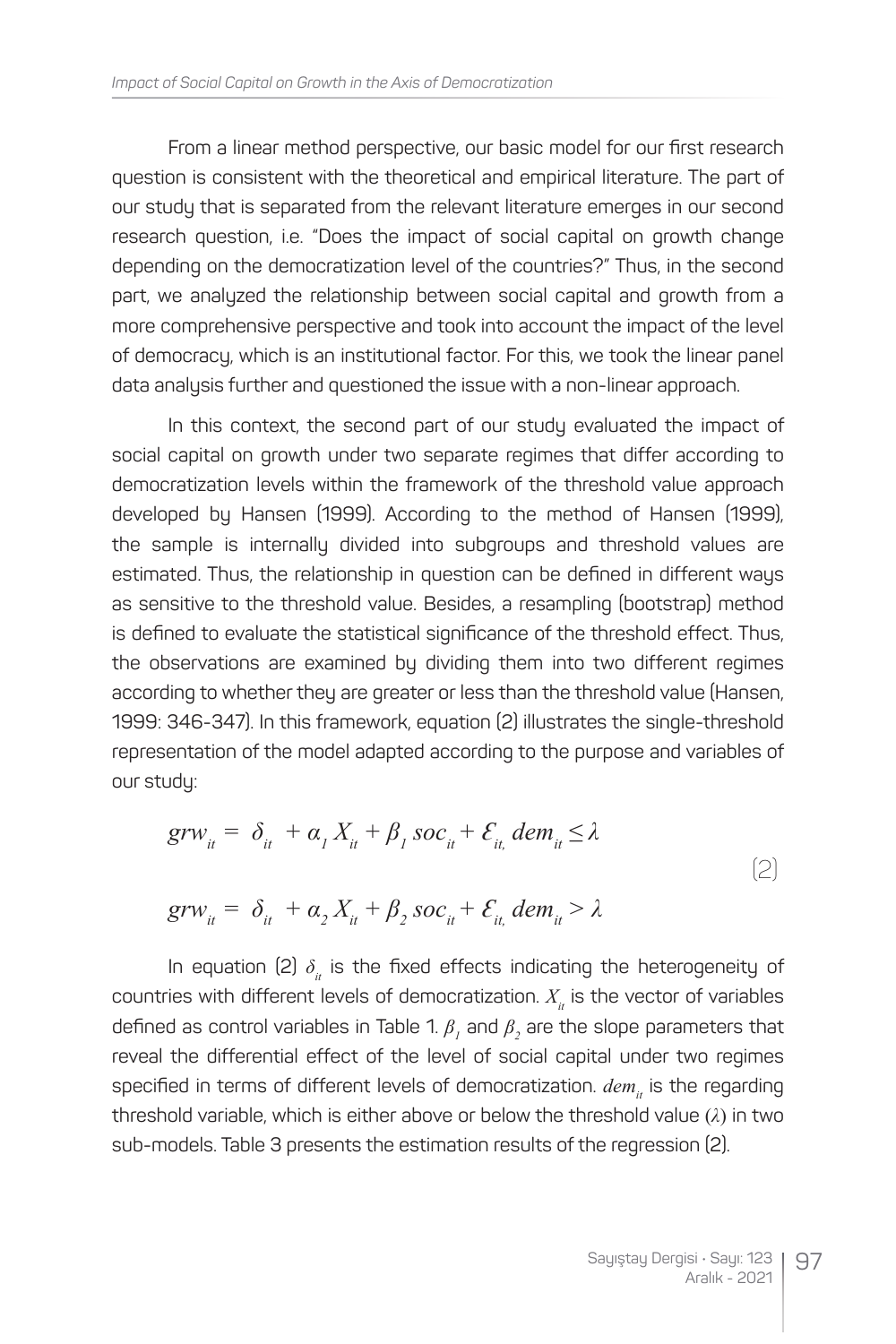| Dependent variable (growth)           | Coefficient     | Standard deviation | t-statistic |  |
|---------------------------------------|-----------------|--------------------|-------------|--|
| tra                                   | 0.0872203 ***   | 0.0080696          | 10.81       |  |
| pop                                   | $-0.9067518***$ | 0.1817331          | -4.99       |  |
| phy                                   | 0.0997487***    | 0.0272657          | 3.66        |  |
| hum                                   | 7.738292*       | 4.321917           | 1.79        |  |
| lab                                   | 0.0900376       | 0.0730924          | 1.23        |  |
| Threshold variable: dem≤36            |                 |                    |             |  |
| <b>SOC</b>                            | 0.0206376       | 0.0302402          | 0.68        |  |
| Threshold variable: dem>36            |                 |                    |             |  |
| <b>SOC</b>                            | 0.0630909 **    | 0.0287107          | 2.20        |  |
| <b>F test (p value): 26.18 (0.00)</b> |                 |                    |             |  |
| <b>Number of observations: 1380</b>   |                 |                    |             |  |
| <b>Number of countries: 138</b>       |                 |                    |             |  |

|  |  | Table 3: Results of the Panel Threshold Analysis |  |
|--|--|--------------------------------------------------|--|
|  |  |                                                  |  |

**Note:** (\*), (\*\*) and (\*\*\*) show significance at the level of 10%, 5% and 1%, respectively.

We found evidence supporting that, in countries where the level of democratization was above 36 index points (that is, countries with a relatively higher level of democratization), social capital was a significant and positive determinant of growth, which was in line with the literature and the findings of the first research question. On the other hand, in countries where the democratization level was below 36 index points, social capital did not have a significant impact on growth. This was of critical importance as it indicated that institutionalization -as an extension of democratization- was a determinant of growth and welfare.

 Moreover, the control variables utilized in the study indicated that there was a significant and positive relationship between the trade deficit as an indicator of trade volume, the fixed capital stock as an indicator of physical capital, and ultimately the education index and growth as an indicator of human capital. On the other hand, we found that the population growth rate had a significant and negative impact on growth, whereas there was no significant relationship between labor force participation rate and growth.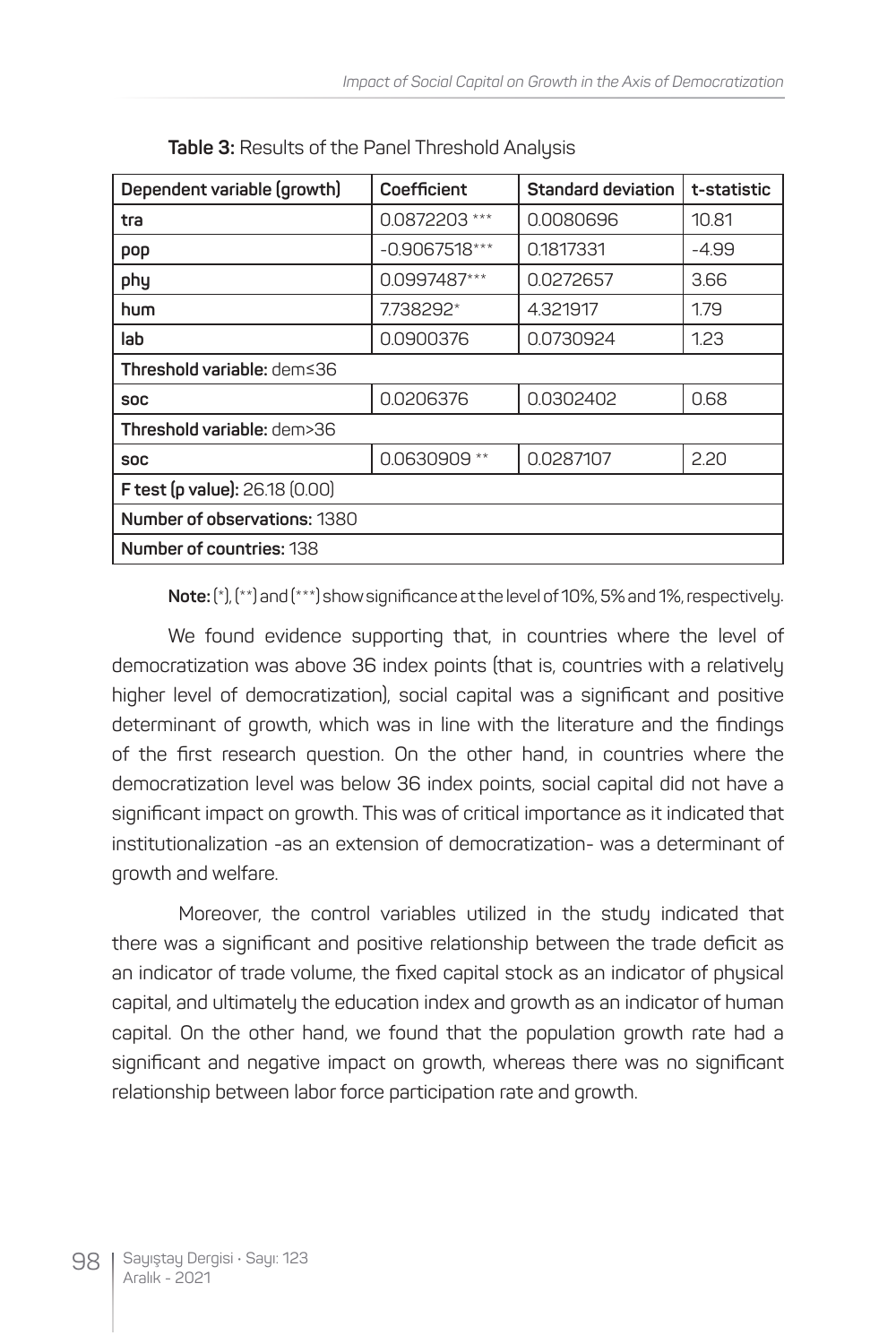### **CONCLUSION**

While social capital is a concept possessing a historical background, it has been on the agenda of academic discussions for the last 30 years as a complex and multidimensional notion that covers cultural and social value systems. It measures how compatible a society is in terms of trusting, respecting, and helping each other, and the institutional structures with which it interacts. An individual's well-being is best achieved in a society where people trust each other and have the support of friends and family. Societies with lower levels of trust tend to experience lower levels of economic growth and social well-being. One of the main reasons why most social scientists view social capital as a key component in both economic development and stable liberal democracy is that it lowers transaction costs and facilitates cooperation. Therefore, the development of norms that support social trust is desired by all societies. In fact, many studies define trust (trust in institutions and other people) as a fundamental component of social and economic progress. However, when the level of trust decreases, the government cannot effectively enforce its policies, and this can eventually lead to a vicious cycle of distrust.

Within the framework of such a perspective, our study set out from two basic research questions based on the balanced data of 138 countries over the period 2009-2018. The first is *"Does the economic growth performance of countries depend on the accumulation of social capital as well as the physical and human capital accumulation highlighted by the theory?"* and the second is *"Does the impact of social capital on growth change depending on the democratization level of the countries?"*. To shed light on these questions, we employed two different methods in our study, which carries out linear and nonlinear approaches respectively. Considering that there is a wide literature dealing with the first research question, the original value of this study comes out in the second research question which we examined by means of Hansen's (1999) fixed-effect panel threshold approach.

From a linear method perspective, our basic model for our first research question is consistent with the theoretical and empirical literature (Helliwell and Putnam, 1995; Knack and Keefer, 1997; Hjerppe, 1998; Whiteley, 2000; Boulila, et al., 2008). The part of our study that differs from the relevant literature emerges with our second research question. Thus, in the second part, we analyzed the relationship between social capital and growth from a more comprehensive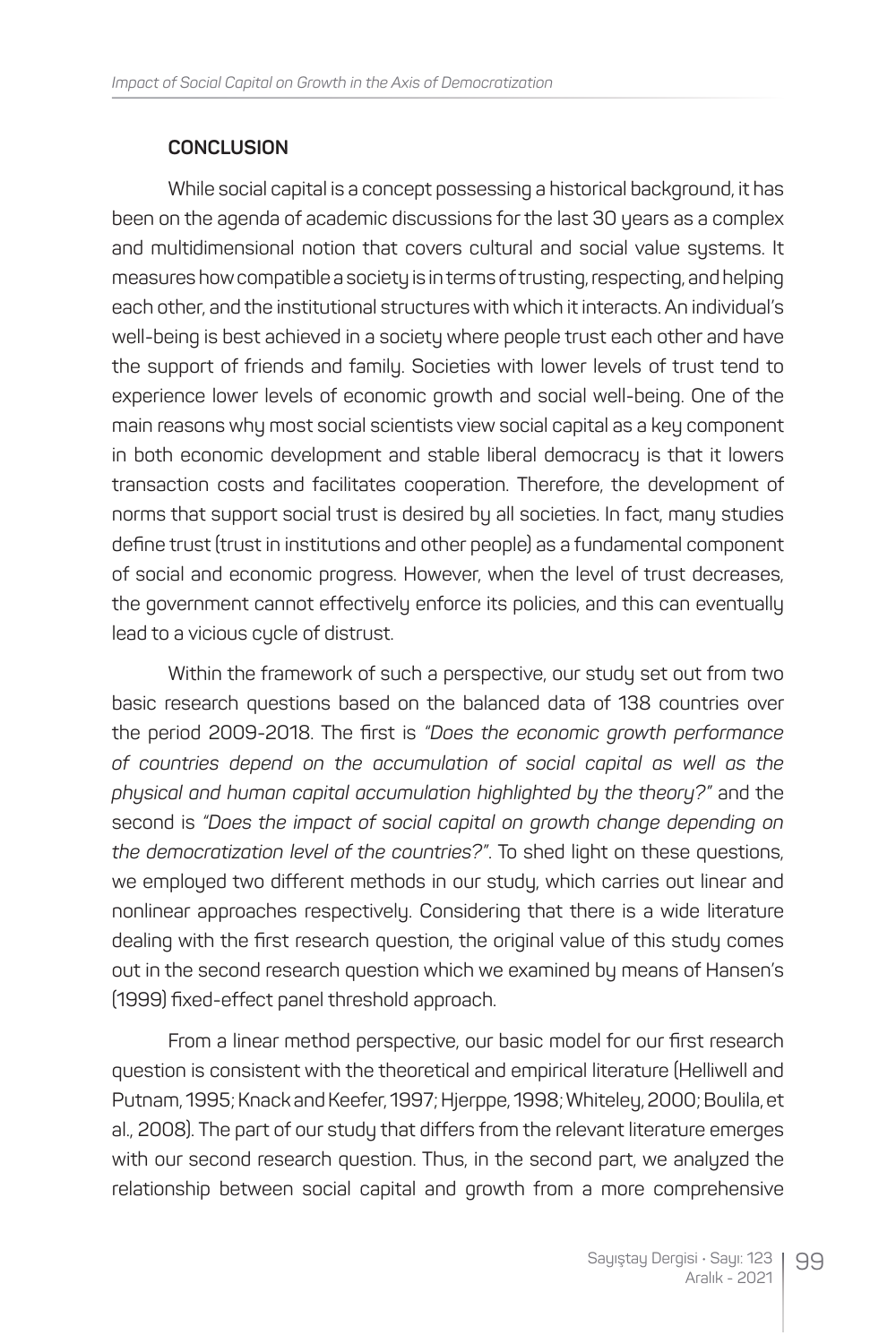perspective and took into account the impact of the level of democracy, which is an institutional factor. The results of nonlinear panel threshold approach of Hansen (1999) indicated that the threshold value for democratization and freedom was 36 points. We found that there was no significant relationship between social capital and growth below this threshold value, while social capital had a significant and positive impact on growth above 36 points. This provides evidence that factors such as political rights and civil liberties determine the impact of social capital on growth. In other words, the importance attached to institutional factors, particularly democratization, has greater implications on growth and social welfare. For this reason, the democratization level of countries stands out as a point that should not be ignored while determining the impact of social capital on growth. Therefore, it is very important to approach public policy designs to increase social capital and thus its effectiveness with this knowledge in mind.

As a policy remark, it is vital to attach importance to the quality of institutional factors, particularly democracy to promote the effect of social capital on growth. The idea behind is that trust in government which is a principal component of social capital is based on an effective public administration with a high level of democratization and a strong social structure. Otherwise, as cooperation and coordination between the government and citizens becomes more difficult, transaction costs increase and growth slows down. In this context, the establishment of democratic rights such as voting, participation in decision-making processes, obtaining information transparently, and freedom of speech, increases trust in the public sector and hence the social capital. In other words, policies should be accountable and transparent and supported by civil participation. In addition, states should encourage the creation of social capital by effectively providing public goods, particularly property rights and public safety. Because, if people are worried about their lives and property, they cannot gather freely, volunteer and vote. Social capital is more likely to increase when a stable and safe environment for public interaction is provided. It is very important to pay attention to these issues in both developed and developing countries. However, considering that the level of democratization is generally lower in developing countries, it can be asserted that developing countries should give priority to these points.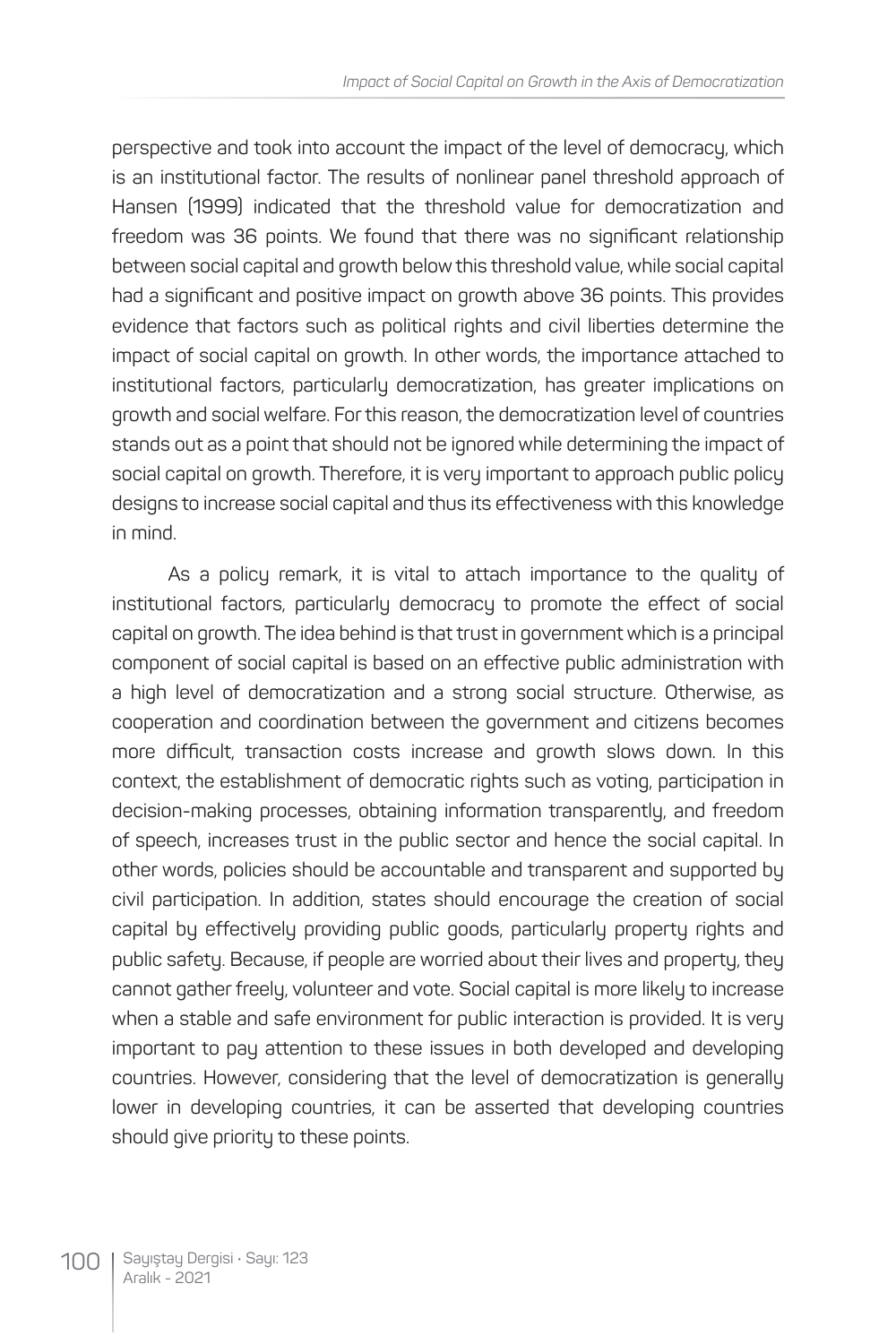#### **REFERENCES**

- Acemoglu, Daron, Suresh Naidu, Pascual Restrepo and James A. Robinson (2019), Democracy Does Cause Growth, Journal of Political Economy, 127(1): 47-100.
- Aghion, Philippe, Alberto Alesina and Francesco Trebbi (2007), Democracy, Technology, and Growth, NBER Working Paper No. 13180, p. 1-31.
- Ahlerup, Pelle, Ola Olsson and David Yanagizawa (2009), Social capital vs Institutions in the Growth Process, European Journal of Political Economy, 25(1): 1–14.
- Akçomak, I. Semih and Bas ter Weel (2009), Social Capital, Innovation and Growth: Evidence from Europe, European Economic Review, 53(5): 544-567.
- Aktan, Coşkun Can and Hilmi Çoban (2008), Bir Sosyal Sermaye Olarak Güven, Pazarlama ve İletişim Kültürü Dergisi, 1: 20-27.
- Arrow, Kenneth (1999), "Observations on Social Capital", Social Capital: A Multifaceted Perspective, Dasgupta, Partha and Ismail Serageldin, The World Bank Publications, Washington.
- Barro, Robert (1996), Democracy and Growth, Journal of Economic Growth, 1(1): 1-27.
- Beugelsdijk, Sjoerd and Ton van Schaik (2005), Social Capital and Growth in European Regions: An Empirical Test, European Journal of Political Economy, 21(2): 301–324.
- Bhandari, Humnath and Kumi Yasunobu (2009), What is Social Capital? A Comprehensive Review of the Concept, Asian Journal of Social Science, 37(3): 480-510.
- Boulila, Ghazi, Lobna Bousrih and Mohamed Trabelsi (2008), Social Capital and Economic Growth: Empirical Investigations on the Transmission Channels, International Economic Journal, 22(3): 399–417.
- Bourdieu, Pierre (1986), "The Forms of Capital", Handbook of Theory and Research for the Sociology of Education, Richardson, John and George Richardson, Westport, CT: Greenwood.
- Coleman, James (1988), Social Capital in the Creation of Human Capital, American Journal of Sociology, 94: 95-120.
- Coleman, James (1999), "Social capital in the creation of human capital", Social Capital: A Multifaceted Perspective, Dasgupta, Partha and Ismail Serageldin, The World Bank Publications, Washington.

Durston, John (1999), Building Community Social Capital, Cepal Review, 69: 103-118.

Freedom House (2020), https://freedomhouse.org/, Accessed: 12.09.2020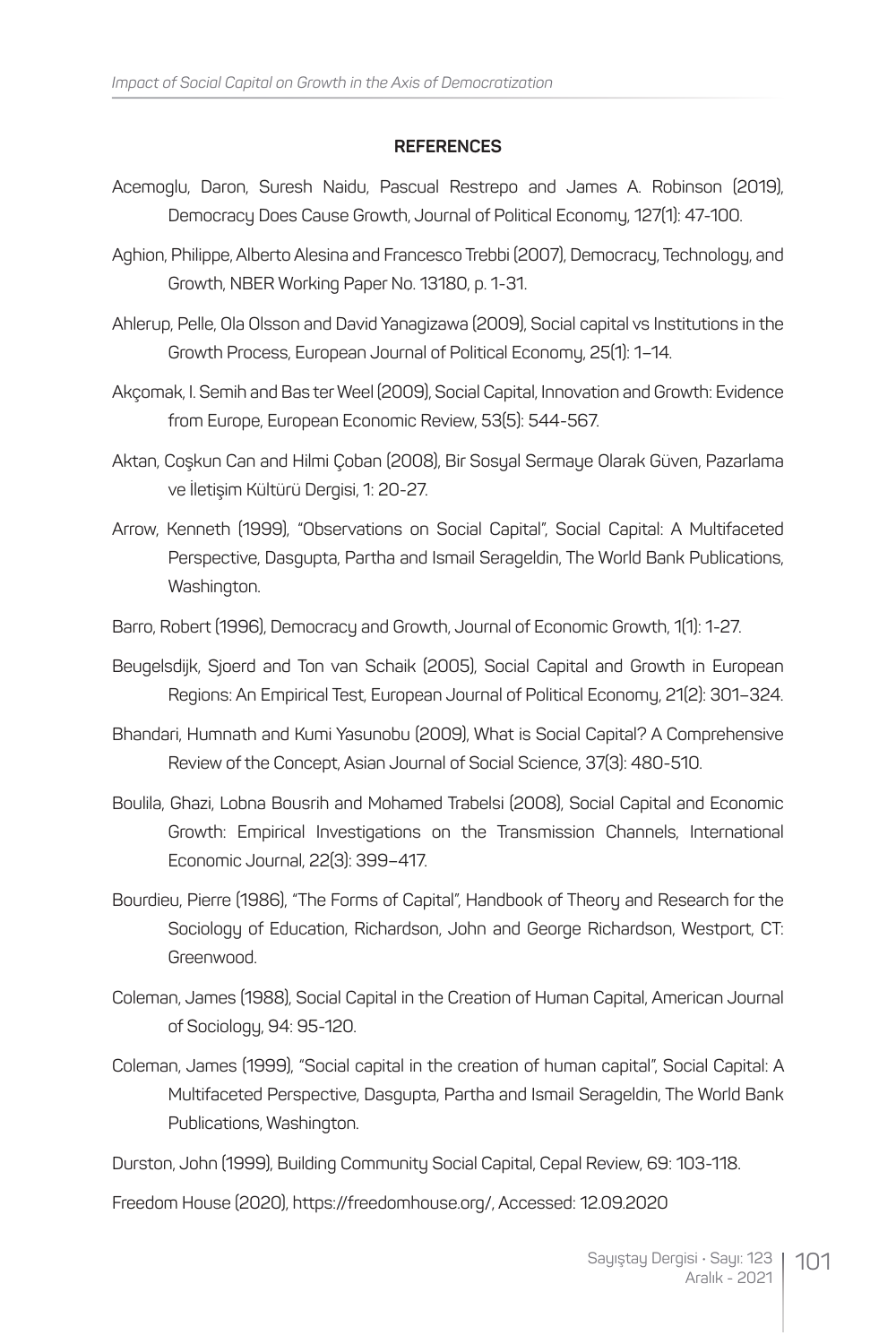- Fukuyama, Francis (1997), Social Capital, The Tanner Lectures on Human Values, Oxford: Brasenose College.
- Fukuyama, Francis (2002), Social Capital and Development: The Coming Agenda, SAIS Review, 22(1): 23-37.
- Hanifan, L. Judson, (1916), The Rural School Community Center, The Annals of the American Academy of Political and Social Science, 67: 130-138.
- Hansen, Bruce (1999), Threshold Effects in Non-Dynamic Panels: Estimation, Testing, and Inference, Journal of Econometrics, 93(2): 345-368.
- Helliwell, Johnand Robert Putnam (1995), Economic Growth and Social Capital in Italy, Eastern Economic Journal, 21(3): 295-307.
- Hjerppe, Reino (1998), Social Capital and Economic Growth, VATT Discussion Papers 183: Government Institute for Economic Research, Finland.
- Hjerppe, Reino (2003), Social Capital and Economic Growth Revisited, VATT Discussion Papers 307: Government Institute for Economic Research, Finland.
- Iyer, Sriya, Michael Kitsonand Bernard Toh (2005), Social Capital, Economic Growth and Regional Development, Regional Studies, 39(3): 1015–1040.
- Knack, Stephen and Philip Keefer (1997), Does Social Capital Have an Economic Payoff? A Cross-Country Investigation, The Quarterly Journal of Economics, 112(4): 1251- 1288.
- Myeong, Seunghwan and Hyungjun Seo (2016), Which Type of Social Capital Matters for Building Trust in Government? Looking for a New Type of Social Capital in the Governance Era, Journal of Sustainability, 8(322): 1-15.
- OECD. (2018). Trust and its determinants: Evidence from the Trustlab experiment. OECD Statistics Working Papers 2018/02.
- Paxton, Pamela (2002), Social Capital and Democracy: An Interdependent Relationship, American Sociological Review, 67(2): 254-277.
- Pérez, Francisco, Lorenzo Serrano, Vicente Montesinos and Juan Fernández de Guevara (2006), Measurement of Social Capital and Growth: an Economic Methodology, Munich Personal RePEc Archive.
- Putnam, Robert (1993a), "Social Capital and Institutional Success", Making Democracy Work: Civic Traditions in Modern Italy, Putnam, Robert, Robert Leonardi and Raffaella Y. Nanetti, Princeton University Press.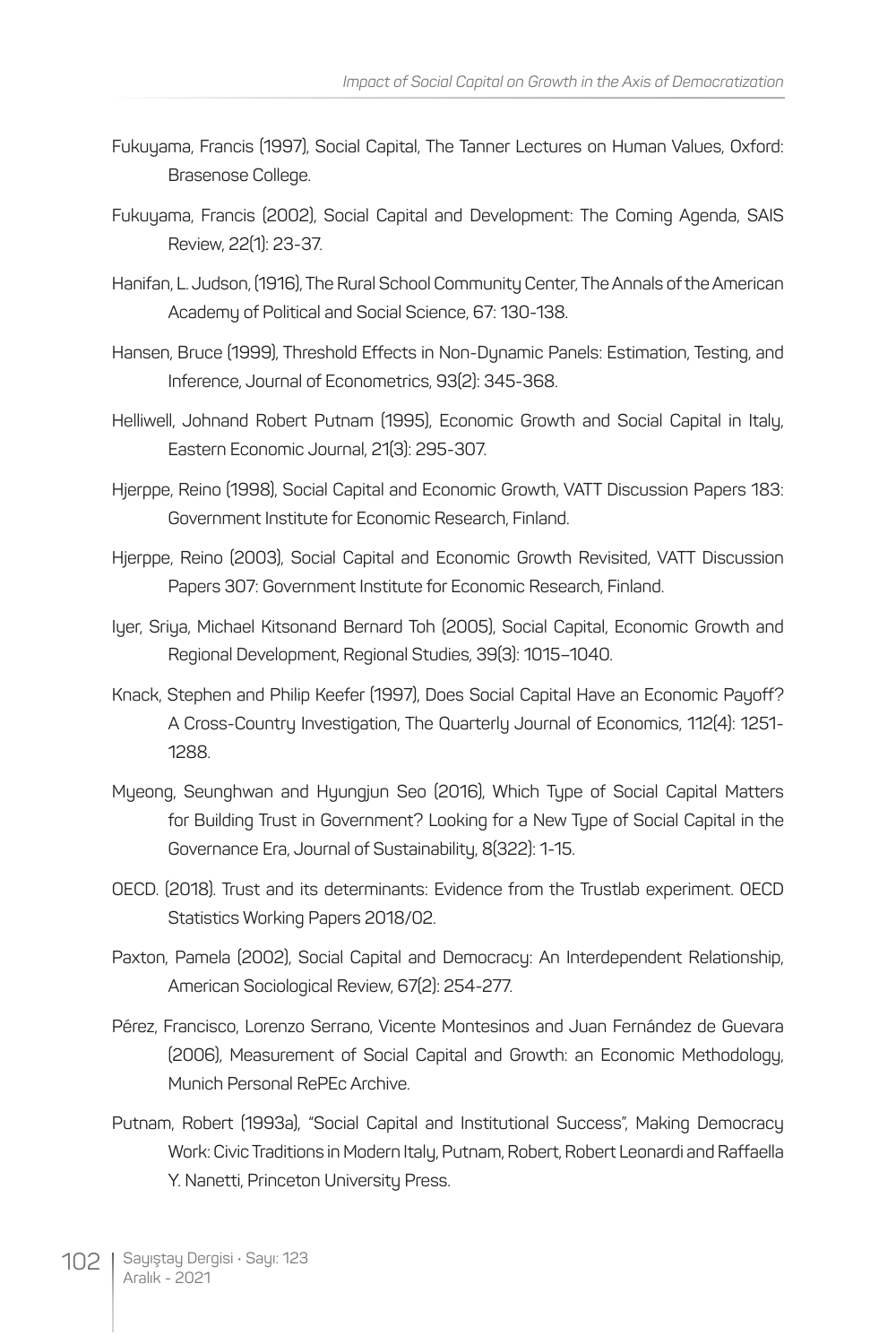- Putnam, Robert (1993b), The Prosperous Community: Social Capital and Public Life, The American Prospect, 13(4): 1-11.
- Putnam, Robert (1995), Tuning In, Tuning Out: The Strange Disappearance of Social Capital in America, Political Science and Politics, 28(4): 664-683.
- Putzel, James (1997), Accounting for the `dark side' of social Capital: Reading Robert Putnam on Democracy, Journal of International Development, 9(7): 939-949.
- Tavares, J José and Romain Wacziarg (2001), How Democracy Affects Growth, European Economic Review, 45(8): 1341-1378.
- The Legatum Institute Foundation (2019), The Legatum Prosperity Index: A Tool for Transformation, London.
- The Legatum Institute (2020), The Legathum Prosperity Index, https://www.prosperity. com/, (Accessed on 15.08.2020)
- Trigilia, Carlo (2001), Social Capital and Local Development, European Journal of Social Theory, 4(4): 427–442.
- UNDP (2020), United Nations Development Programme, http://hdr.undp.org/en/content/ human-development-index-hdi, Accessed: 12.09.2020.
- Vega-Redondo, Fernando (2006), Building up Social Capital in a Changing World, Journal of Economic Dynamics & Control, 30(11): 2305–2338.
- Whiteley, Paul (2000), Economic Growth and Social Capital, Political Studies Association, Vol. 48, p. 443–466.
- Woolcock, Michaeland Deepa Narayan (2000), Social Capital: Implications for Development Theory, Research, and Policy, The WOTU Bank Research Observe, 15(2): 225-249.
- World Bank (2020), https://databank.worldbank.org/source/world-development-indicators, Accessed: 12.09.2020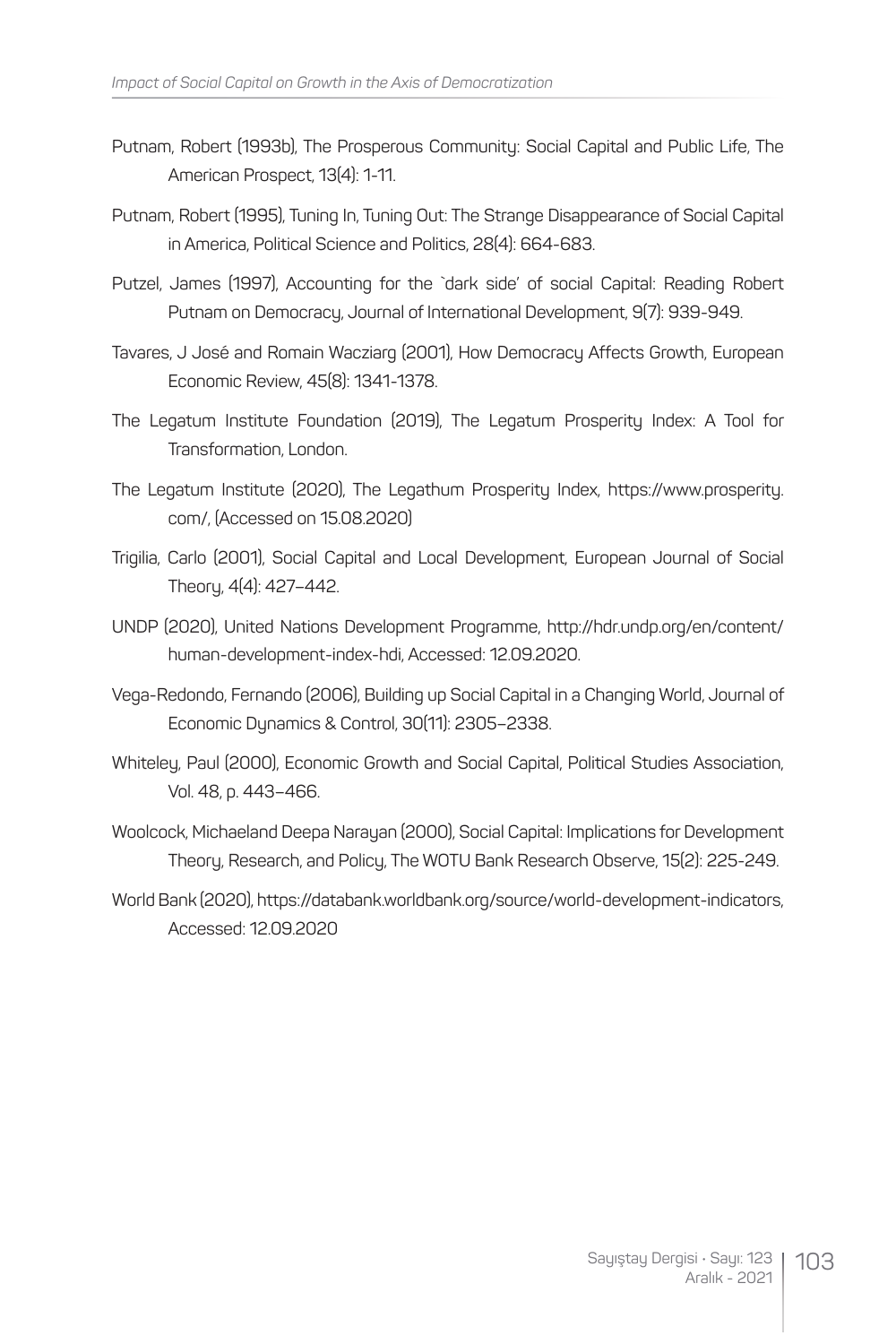#### **Appendix 1:** List of Sample Countries

Afghanistan, Angola, Albania, United Arab Emirates, Argentina Armenia, Australia, Austria, Azerbaijan, Burundi, Belgium, Benin, Burkina Faso, Bangladesh, Bulgaria, Bahrain, Bosnia And Herzegovina, Belarus, Belize, Bolivia, Brazil, Botswana, Central Africa Republic, Canada, Switzerland, Chile, China, Cote D'ivoire, Cameroon, Colombia, Comoros, Costa Rica, Cuba, Cyprus, Czech Republic, Germany, Denmark, Dominican Republic, Algeria, Ecuador, Egypt, Spain, Estonia, Finland, France, Gabon, England , Georgia, Ghana, Guinea, Gambia, Guinea-Bissau, Equatorial Guinea, Greece, Guatemala, Guyana, Hong Kong, Honduras, Croatia, Hungary, Indonesia, India, Ireland, Iraq, Iceland, Israel , Italy, Jamaica, Jordan , Japan , Kazakhstan, Kenya, Kyrgyzstan, Cambodia, S. Korea, Lebanon, Liberia, Sri Lanka, Lesotho, Lithuania, Luxembourg, Latvia, Morocco, Moldova, Madagascar, Mexico, N. Macedonia, Mali, Malta, Myanmar, Montenegro, Mozambique, Mauritania, Mauritius, Malawi, Malaysia, Namibia, Niger, Nigeria , Nicaragua, Netherlands, Norway, Nepal, New Zealand , Oman, Pakistan, Panama , Peru, Philippines, Poland, Portugal, Paraguay, Romania, Russia, Rwanda, Saudi Arabia, Sudan, Senegal, Singapore , El Salvador, Serbia, Slovakia, Slovenia, Sweden, Chad, Togo, Thailand, Tunisia, Turkeu, Uganda, Ukraine, Uruguay, USA, Uzbekistan, Vietnam, South Korea, Zimbabwe.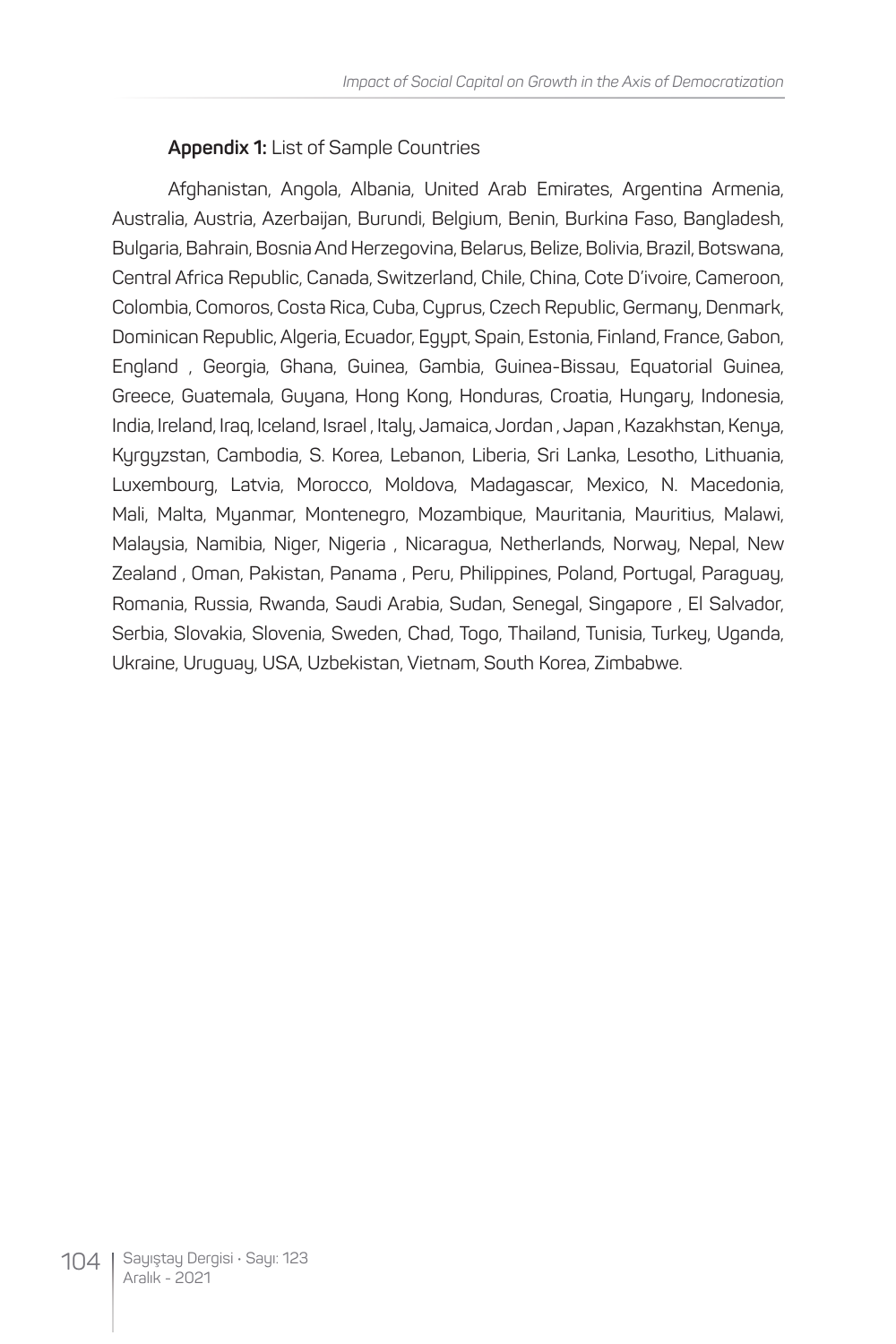### **DEMOKRATİKLEŞME EKSENİNDE SOSYAL SERMAYENİN BÜYÜME ÜZERİNDEKİ ETKİSİNE YÖNELİK BİR İNCELEME**

# **Nazmiye TEKDEMİR Pelin VAROL İYİDOĞAN**

#### **GENİŞLETİLMİŞ ÖZET**

Ekonomik büyüme, toplumsal refahın artmasında önemli bir olgudur. Ancak ekonomik büyümenin önemli bir kısmı büyüme faktörleri olarak adlandırılan değişkenlerle açıklanamamaktadır. Bu kısım genel olarak toplam faktör verimliliği diye adlandırılmaktadır. Ancak toplam faktör verimliliğinin oluşumunda hangi faktörlerin kilit rol oynadığı konusunda hala oldukça fazla belirsizlik vardır. Son yıllarda çok sayıda araştırmacı kurumsal faktörlerin, bu farklılıklara yol açan ana neden olabileceğini düşünmeye başlamıştır. Bu noktada özellikle sosyal sermayenin ya da kişiler arası güvenin, hem siyasal kurumların verimliliği hem de toplumların ekonomik performansları üzerinde önemli etkilere sahip olduğu iddiasının sıklıkla vurgulandığı görülmektedir.

Fiziksel sermaye ve beşerî sermaye nosyonlarına benzer şekilde "sosyal sermaye", karşılıklı yarar için koordinasyonu ve iş birliğini kolaylaştıran ağlar, normlar ve güven gibi sosyal organizasyonun özelliklerini ifade etmektedir. Bu haliyle sosyal sermaye işlem maliyetlerini düşürmekte, fiziksel ve beşerî sermayeye yapılan yatırımların da faydasını artırmaktadır. Çünkü önemli derecede sosyal sermaye birikimine sahip bir toplulukta, birlikte hareket etmek çok daha kolay bir hale gelmektedir. Ayrıca güven temeline dayanan ve toplum içindeki koordinasyonu besleyen sosyal sermaye; yoksulluğun ve şiddetin nasıl üstesinden gelineceğine, geri kalmış ülkelerde teknolojinin ve endüstriyel üretimin ve böylelikle büyümenin nasıl sağlanacağına veya çoğu ülkede demokrasinin nasıl besleneceğine dair problemli soruların cevaplanmasında da kilit bir kavram olarak görülmektedir.

Kısaca son dönem çalışmalarda ekonomik büyüme sürecinin kayıp halkası olarak görülen sosyal sermayenin etkisi, başta istikrarlı demokratik bir yapı olmak üzere kurumsal faktörlerle oldukça ilişkilidir. Bu kapsamda; sosyal sermaye ve büyüme ilişkisi incelenirken, ülkelerin büyüme performansı üzerinde etkili kurumsal faktörlerden başlıcası olan demokratikleşmenin de dikkate alınması önem taşımaktadır.

Böyle bir bakış açısı çerçevesinde hazırlanan bu çalışmada; 2009-2018 yılları için dengeli panel ile çalışılabilecek 138 ülkenin verileri kapsamında iki temel araştırma sorusundan yola çıkılmıştır. Bunlardan ilki; "Ülkelerin ekonomik büyüme performansı, teorinin ön plana çıkardığı fiziki ve beşerî sermaye birikiminin yanı sıra sosyal sermaye